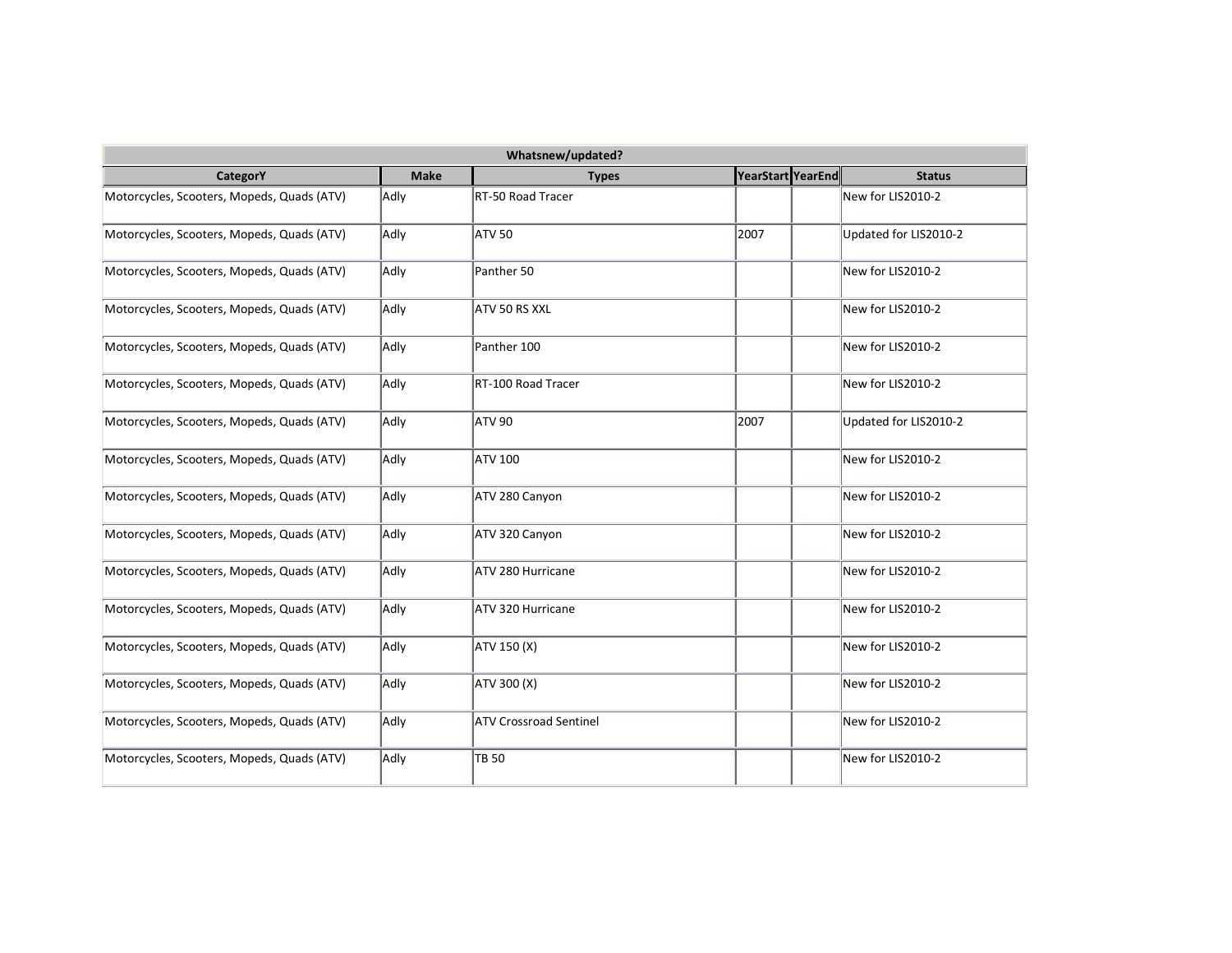| Whatsnew/updated?                          |             |                     |                   |      |                       |  |  |
|--------------------------------------------|-------------|---------------------|-------------------|------|-----------------------|--|--|
| CategorY                                   | <b>Make</b> | <b>Types</b>        | YearStart YearEnd |      | <b>Status</b>         |  |  |
| Motorcycles, Scooters, Mopeds, Quads (ATV) | Adly        | Hurricane 500 S     |                   |      | New for LIS2010-2     |  |  |
| Motorcycles, Scooters, Mopeds, Quads (ATV) | Adly        | Jet 50              |                   |      | New for LIS2010-2     |  |  |
| Motorcycles, Scooters, Mopeds, Quads (ATV) | Adly        | Jet 100             |                   |      | New for LIS2010-2     |  |  |
| Motorcycles, Scooters, Mopeds, Quads (ATV) | <b>AEON</b> | Python 150          |                   |      | Updated for LIS2010-2 |  |  |
| Motorcycles, Scooters, Mopeds, Quads (ATV) | Aprilia     | <b>RX 50</b>        | 2006              |      | Updated for LIS2010-2 |  |  |
| Motorcycles, Scooters, Mopeds, Quads (ATV) | Aprilia     | Mana 850 GT ABS     | 2009              |      | New for LIS2010-2     |  |  |
| Motorcycles, Scooters, Mopeds, Quads (ATV) | Aprilia     | Dorsoduro           | 2008              |      | Updated for LIS2010-2 |  |  |
| Motorcycles, Scooters, Mopeds, Quads (ATV) | Aprilia     | SX 50               | 2006              |      | Updated for LIS2010-2 |  |  |
| Motorcycles, Scooters, Mopeds, Quads (ATV) | Aprilia     | Sportcity One 50 2T | 2008              |      | New for LIS2010-2     |  |  |
| Motorcycles, Scooters, Mopeds, Quads (ATV) | Aprilia     | <b>RSV Mille</b>    | 1998              | 2003 | Updated for LIS2010-2 |  |  |
| Motorcycles, Scooters, Mopeds, Quads (ATV) | Aprilia     | RST 1000 Futura     | 2000              | 2004 | Updated for LIS2010-2 |  |  |
| Motorcycles, Scooters, Mopeds, Quads (ATV) | Aprilia     | Sportcity One 50 4T | 2008              |      | New for LIS2010-2     |  |  |
| Motorcycles, Scooters, Mopeds, Quads (ATV) | Aprilia     | SL 750 Shiver       | 2008              |      | Updated for LIS2010-2 |  |  |
| Motorcycles, Scooters, Mopeds, Quads (ATV) | Aprilia     | NA 850 Mana (ABS)   | 2008              |      | Updated for LIS2010-2 |  |  |
| Motorcycles, Scooters, Mopeds, Quads (ATV) | Aprilia     | Mojito 50           | 2008              |      | New for LIS2010-2     |  |  |
| Motorcycles, Scooters, Mopeds, Quads (ATV) | Aprilia     | SX 125              | 2008              |      | Updated for LIS2010-2 |  |  |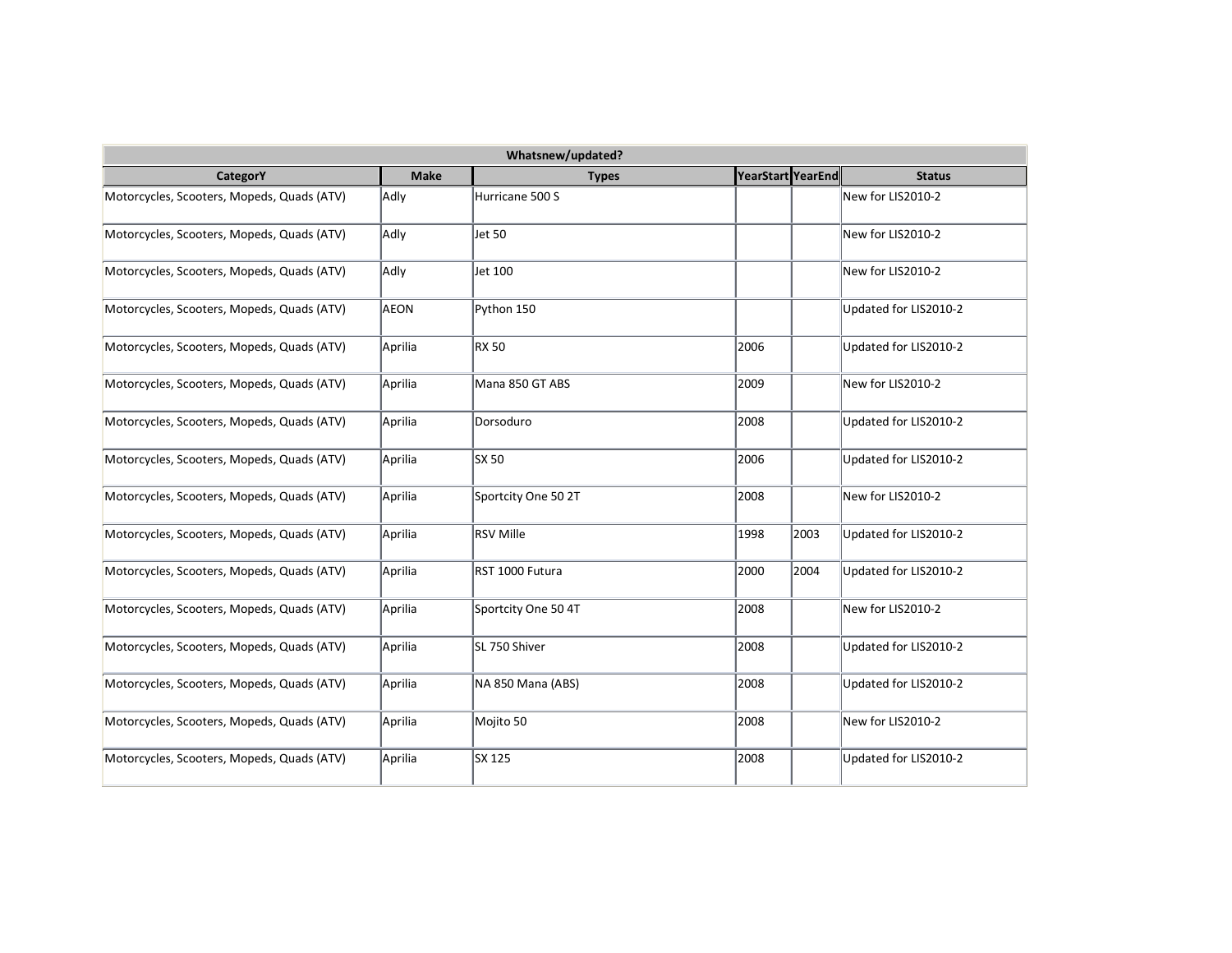| Whatsnew/updated?                          |             |                        |                   |      |                       |  |  |
|--------------------------------------------|-------------|------------------------|-------------------|------|-----------------------|--|--|
| <b>CategorY</b>                            | <b>Make</b> | <b>Types</b>           | YearStart YearEnd |      | <b>Status</b>         |  |  |
| Motorcycles, Scooters, Mopeds, Quads (ATV) | Aprilia     | Leonardo 125           | 2003              | 2004 | Updated for LIS2010-2 |  |  |
| Motorcycles, Scooters, Mopeds, Quads (ATV) | Aprilia     | Dorsoduro 750          | 2010              |      | New for LIS2010-2     |  |  |
| Motorcycles, Scooters, Mopeds, Quads (ATV) | Aprilia     | Dorsoduro Factory      | 2010              |      | New for LIS2010-2     |  |  |
| Motorcycles, Scooters, Mopeds, Quads (ATV) | Aprilia     | <b>RSV Mille SP</b>    | 1999              | 2000 | Updated for LIS2010-2 |  |  |
| Motorcycles, Scooters, Mopeds, Quads (ATV) | Aprilia     | Mojito 125             | 2002              | 2008 | Updated for LIS2010-2 |  |  |
| Motorcycles, Scooters, Mopeds, Quads (ATV) | Aprilia     | Leonardo 125           | 2006              | 2008 | New for LIS2010-2     |  |  |
| Motorcycles, Scooters, Mopeds, Quads (ATV) | Aprilia     | SL 750 Shiver GT       | 2009              |      | New for LIS2010-2     |  |  |
| Motorcycles, Scooters, Mopeds, Quads (ATV) | Aprilia     | MX 125                 | 2004              | 2008 | Updated for LIS2010-2 |  |  |
| Motorcycles, Scooters, Mopeds, Quads (ATV) | Aprilia     | RS 125                 | 2005              |      | Updated for LIS2010-2 |  |  |
| Motorcycles, Scooters, Mopeds, Quads (ATV) | Aprilia     | <b>RSV 1000 R</b>      | 2004              | 2004 | Updated for LIS2010-2 |  |  |
| Motorcycles, Scooters, Mopeds, Quads (ATV) | Aprilia     | Leonardo 150           | 1997              | 2006 | Updated for LIS2010-2 |  |  |
| Motorcycles, Scooters, Mopeds, Quads (ATV) | Aprilia     | SL 1000 Falco /Falco R | 1999              | 2004 | Updated for LIS2010-2 |  |  |
| Motorcycles, Scooters, Mopeds, Quads (ATV) | Aprilia     | Mojito 150             | 2008              |      | Updated for LIS2010-2 |  |  |
| Motorcycles, Scooters, Mopeds, Quads (ATV) | Aprilia     | Mojito 150             | 2002              | 2008 | Updated for LIS2010-2 |  |  |
| Motorcycles, Scooters, Mopeds, Quads (ATV) | Aprilia     | Sportcity Cube 125     | 2008              |      | New for LIS2010-2     |  |  |
| Motorcycles, Scooters, Mopeds, Quads (ATV) | Aprilia     | Scarabeo 50 4T         | 2006              |      | New for LIS2010-2     |  |  |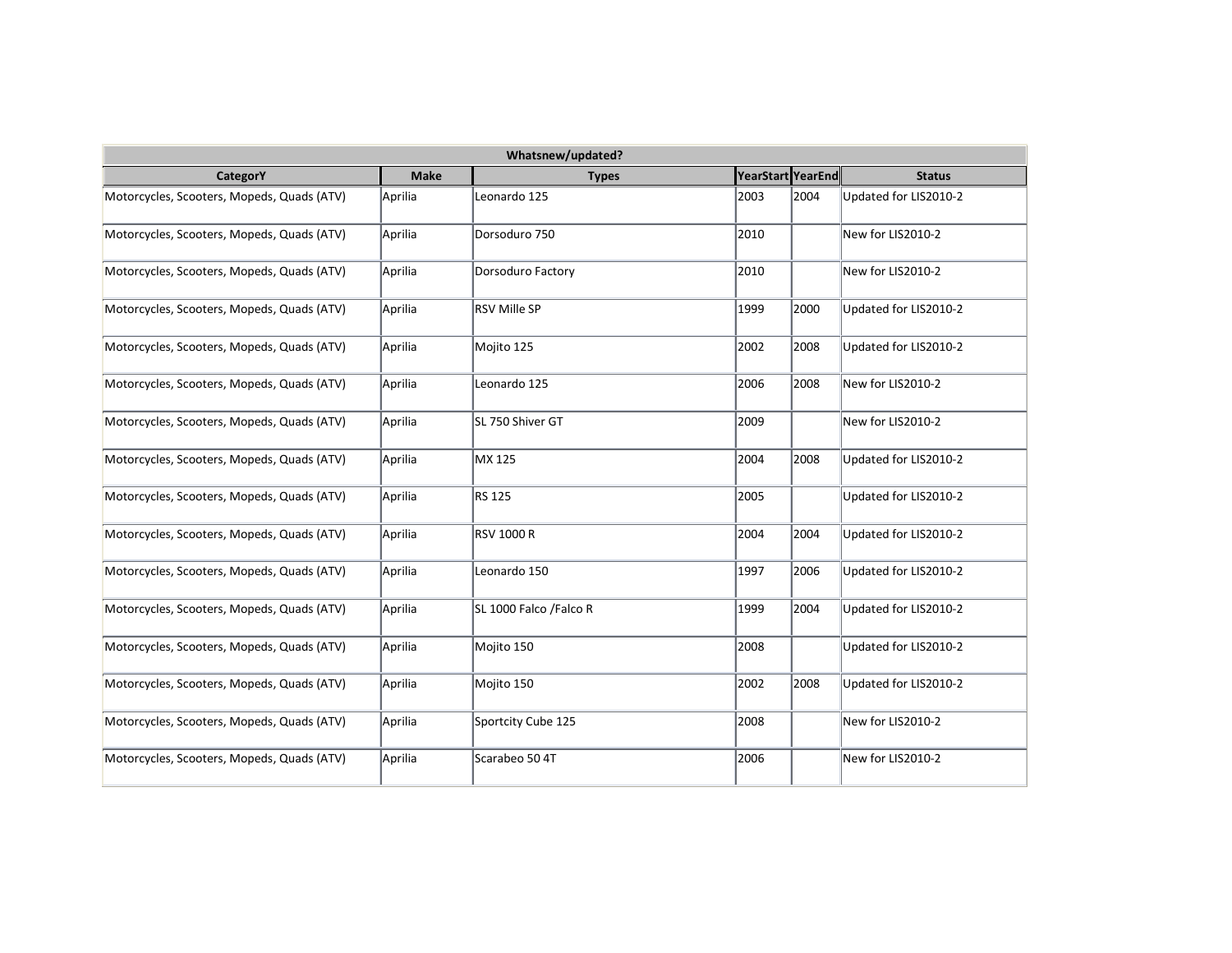| Whatsnew/updated?                          |             |                         |                   |      |                       |  |  |
|--------------------------------------------|-------------|-------------------------|-------------------|------|-----------------------|--|--|
| <b>CategorY</b>                            | <b>Make</b> | <b>Types</b>            | YearStart YearEnd |      | <b>Status</b>         |  |  |
| Motorcycles, Scooters, Mopeds, Quads (ATV) | Aprilia     | <b>RSV 1000 R</b>       | 2004              | 2005 | Updated for LIS2010-2 |  |  |
| Motorcycles, Scooters, Mopeds, Quads (ATV) | Aprilia     | Leonardo 150            | 2006              | 2008 | New for LIS2010-2     |  |  |
| Motorcycles, Scooters, Mopeds, Quads (ATV) | Aprilia     | Scarabeo 50 4T 4V       | 2009              |      | New for LIS2010-2     |  |  |
| Motorcycles, Scooters, Mopeds, Quads (ATV) | Aprilia     | RSV 1000 R              | 2005              |      | Updated for LIS2010-2 |  |  |
| Motorcycles, Scooters, Mopeds, Quads (ATV) | Aprilia     | Leonardo 250            | 1999              | 2006 | Updated for LIS2010-2 |  |  |
| Motorcycles, Scooters, Mopeds, Quads (ATV) | Aprilia     | SR 150                  | 1999              | 2002 | New for LIS2010-2     |  |  |
| Motorcycles, Scooters, Mopeds, Quads (ATV) | Aprilia     | Sportcity One 125       | 2008              |      | New for LIS2010-2     |  |  |
| Motorcycles, Scooters, Mopeds, Quads (ATV) | Aprilia     | RSV 1000 R Factory      | 2005              |      | Updated for LIS2010-2 |  |  |
| Motorcycles, Scooters, Mopeds, Quads (ATV) | Aprilia     | ETV 1000 Caponord /ABS  | 2000              |      | Updated for LIS2010-2 |  |  |
| Motorcycles, Scooters, Mopeds, Quads (ATV) | Aprilia     | Scarabeo 125            | 2008              |      | New for LIS2010-2     |  |  |
| Motorcycles, Scooters, Mopeds, Quads (ATV) | Aprilia     | Sportcity Cube 200      | 2008              |      | New for LIS2010-2     |  |  |
| Motorcycles, Scooters, Mopeds, Quads (ATV) | Aprilia     | Scarabeo 200            | 2008              |      | New for LIS2010-2     |  |  |
| Motorcycles, Scooters, Mopeds, Quads (ATV) | Aprilia     | ETV 1000 Caponord Rally | 2003              | 2004 | Updated for LIS2010-2 |  |  |
| Motorcycles, Scooters, Mopeds, Quads (ATV) | Aprilia     | Scarabeo 250 i.e.       | 2006              |      | New for LIS2010-2     |  |  |
| Motorcycles, Scooters, Mopeds, Quads (ATV) | Aprilia     | Sportcity Cube 250      | 2008              |      | New for LIS2010-2     |  |  |
| Motorcycles, Scooters, Mopeds, Quads (ATV) | Aprilia     | Sportcity Cube 300      | 2008              |      | New for LIS2010-2     |  |  |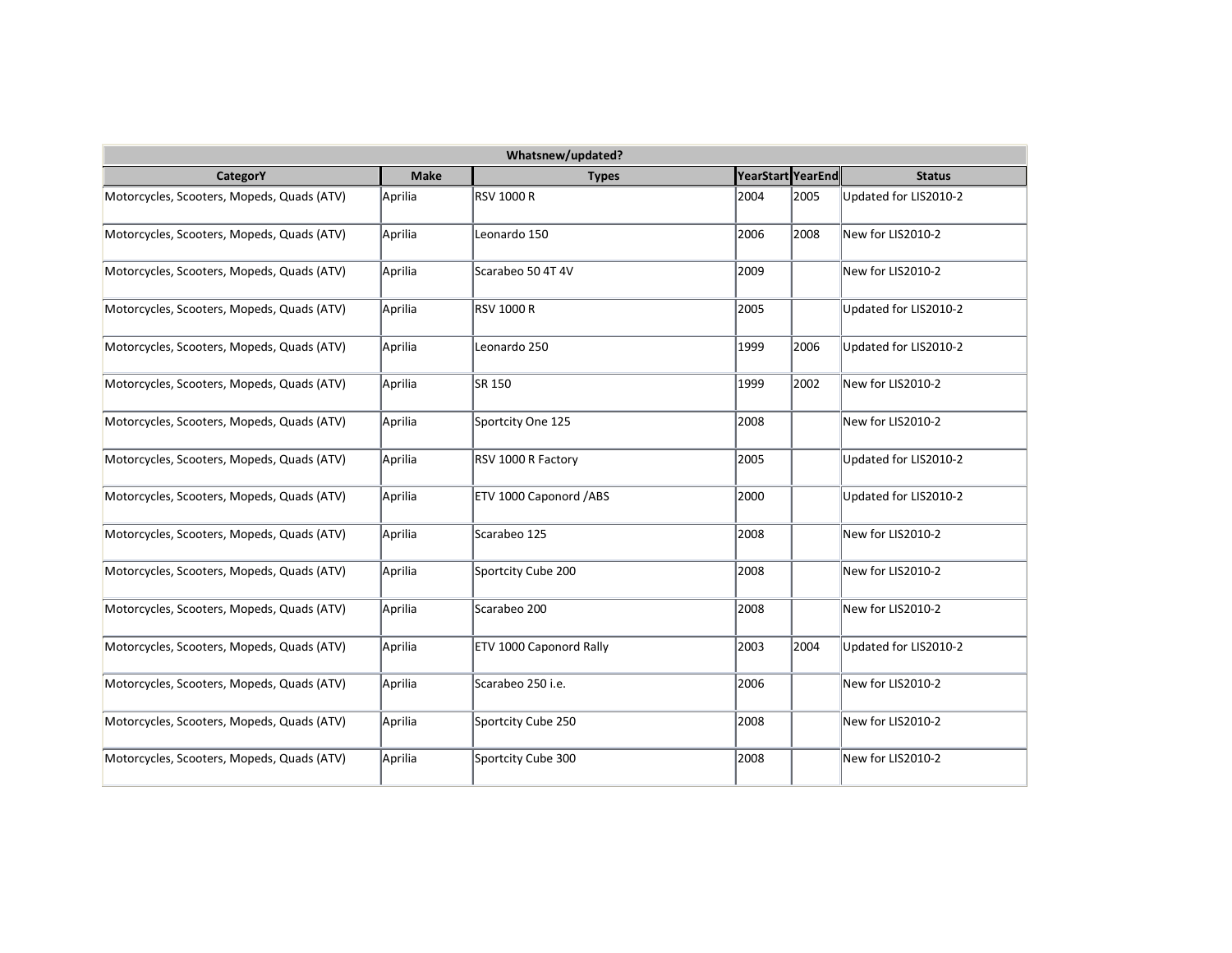| Whatsnew/updated?                          |             |                           |                   |      |                       |  |  |
|--------------------------------------------|-------------|---------------------------|-------------------|------|-----------------------|--|--|
| <b>CategorY</b>                            | <b>Make</b> | <b>Types</b>              | YearStart YearEnd |      | <b>Status</b>         |  |  |
| Motorcycles, Scooters, Mopeds, Quads (ATV) | Aprilia     | Tuono 1000 R              | 2004              | 2005 | Updated for LIS2010-2 |  |  |
| Motorcycles, Scooters, Mopeds, Quads (ATV) | Aprilia     | Scarabeo 300              | 2009              |      | New for LIS2010-2     |  |  |
| Motorcycles, Scooters, Mopeds, Quads (ATV) | Aprilia     | <b>Tuono 1000 R</b>       | 2005              | 2006 | Updated for LIS2010-2 |  |  |
| Motorcycles, Scooters, Mopeds, Quads (ATV) | Aprilia     | Scarabeo 400              | 2006              |      | New for LIS2010-2     |  |  |
| Motorcycles, Scooters, Mopeds, Quads (ATV) | Aprilia     | Tuono 1000 R Factory      | 2006              |      | Updated for LIS2010-2 |  |  |
| Motorcycles, Scooters, Mopeds, Quads (ATV) | Aprilia     | Scarabeo 500              | 2006              | 2008 | Updated for LIS2010-2 |  |  |
| Motorcycles, Scooters, Mopeds, Quads (ATV) | Aprilia     | Scarabeo 500              | 2008              |      | Updated for LIS2010-2 |  |  |
| Motorcycles, Scooters, Mopeds, Quads (ATV) | Aprilia     | <b>MXV 450</b>            | 2009              |      | New for LIS2010-2     |  |  |
| Motorcycles, Scooters, Mopeds, Quads (ATV) | Aprilia     | Leonardo 250              | 2006              | 2008 | New for LIS2010-2     |  |  |
| Motorcycles, Scooters, Mopeds, Quads (ATV) | Aprilia     | Leonardo 300              | 2006              | 2008 | New for LIS2010-2     |  |  |
| Motorcycles, Scooters, Mopeds, Quads (ATV) | Aprilia     | <b>RX 125</b>             | 2008              |      | Updated for LIS2010-2 |  |  |
| Motorcycles, Scooters, Mopeds, Quads (ATV) | Baotian     | <b>BT 50</b>              |                   |      | New for LIS2010-2     |  |  |
| Motorcycles, Scooters, Mopeds, Quads (ATV) | Benelli     | Tornado Naked Tre 899 (S) | 2008              |      | New for LIS2010-2     |  |  |
| Motorcycles, Scooters, Mopeds, Quads (ATV) | Benelli     | Tre 1130 K                | 2006              |      | New for LIS2010-2     |  |  |
| Motorcycles, Scooters, Mopeds, Quads (ATV) | Benelli     | TnT 899 (S)               | 2008              |      | New for LIS2010-2     |  |  |
| Motorcycles, Scooters, Mopeds, Quads (ATV) | Benelli     | Tornado 903 Tre LE        | 2003              |      | New for LIS2010-2     |  |  |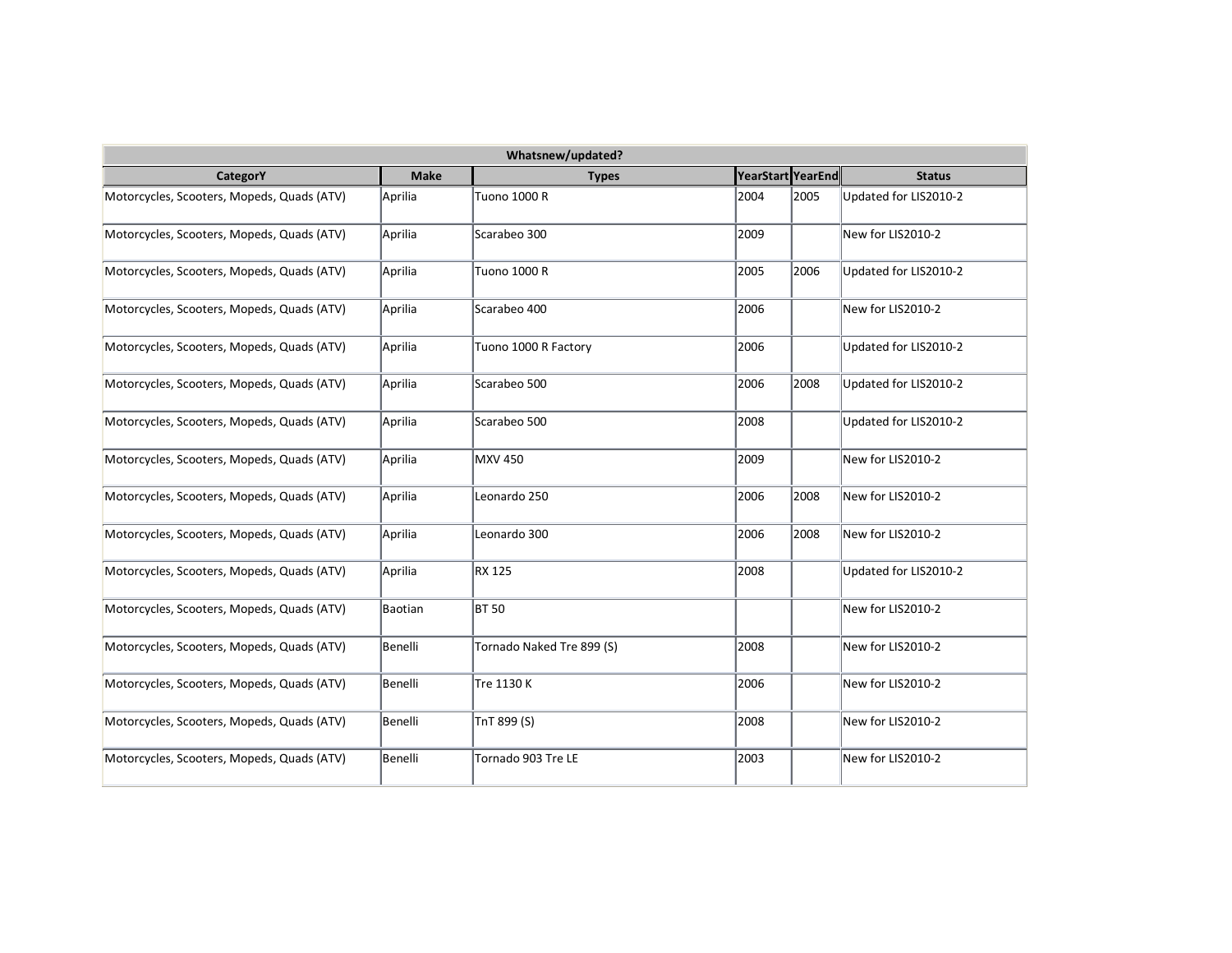| Whatsnew/updated?                          |             |                           |                   |  |                       |  |  |  |
|--------------------------------------------|-------------|---------------------------|-------------------|--|-----------------------|--|--|--|
| <b>CategorY</b>                            | <b>Make</b> | <b>Types</b>              | YearStart YearEnd |  | <b>Status</b>         |  |  |  |
| Motorcycles, Scooters, Mopeds, Quads (ATV) | Benelli     | Velvet 125                | 2008              |  | New for LIS2010-2     |  |  |  |
| Motorcycles, Scooters, Mopeds, Quads (ATV) | Benelli     | Tre 1130 K Amazonas       | 2006              |  | New for LIS2010-2     |  |  |  |
| Motorcycles, Scooters, Mopeds, Quads (ATV) | Benelli     | TnT 1130 Cafe Racer       | 2004              |  | New for LIS2010-2     |  |  |  |
| Motorcycles, Scooters, Mopeds, Quads (ATV) | Benelli     | Tornado 900 Tre Novecento | 2003              |  | Updated for LIS2010-2 |  |  |  |
| Motorcycles, Scooters, Mopeds, Quads (ATV) | Benelli     | TnT 1130 K                | 2004              |  | New for LIS2010-2     |  |  |  |
| Motorcycles, Scooters, Mopeds, Quads (ATV) | Benelli     | Pepe                      | 2008              |  | New for LIS2010-2     |  |  |  |
| Motorcycles, Scooters, Mopeds, Quads (ATV) | Benelli     | TnT 1130 Sport            | 2004              |  | New for LIS2010-2     |  |  |  |
| Motorcycles, Scooters, Mopeds, Quads (ATV) | Benelli     | Tornado 903 Tre RS        | 2003              |  | Updated for LIS2010-2 |  |  |  |
| Motorcycles, Scooters, Mopeds, Quads (ATV) | Benelli     | Pepe LX                   | 2008              |  | New for LIS2010-2     |  |  |  |
| Motorcycles, Scooters, Mopeds, Quads (ATV) | Benelli     | TnT 1130 Titanium         | 2004              |  | New for LIS2010-2     |  |  |  |
| Motorcycles, Scooters, Mopeds, Quads (ATV) | Benelli     | Tornado Tre 900 RS        | 2003              |  | New for LIS2010-2     |  |  |  |
| Motorcycles, Scooters, Mopeds, Quads (ATV) | Benelli     | Tornado Tre 1130          | 2006              |  | New for LIS2010-2     |  |  |  |
| Motorcycles, Scooters, Mopeds, Quads (ATV) | Benelli     | QuattroNove X (49 X)      | 2008              |  | New for LIS2010-2     |  |  |  |
| Motorcycles, Scooters, Mopeds, Quads (ATV) | Beta        | Evo 2T 125                | 2009              |  | New for LIS2010-2     |  |  |  |
| Motorcycles, Scooters, Mopeds, Quads (ATV) | Beta        | Evo 2T 200                | 2009              |  | New for LIS2010-2     |  |  |  |
| Motorcycles, Scooters, Mopeds, Quads (ATV) | Beta        | Evo 2T 250                | 2009              |  | New for LIS2010-2     |  |  |  |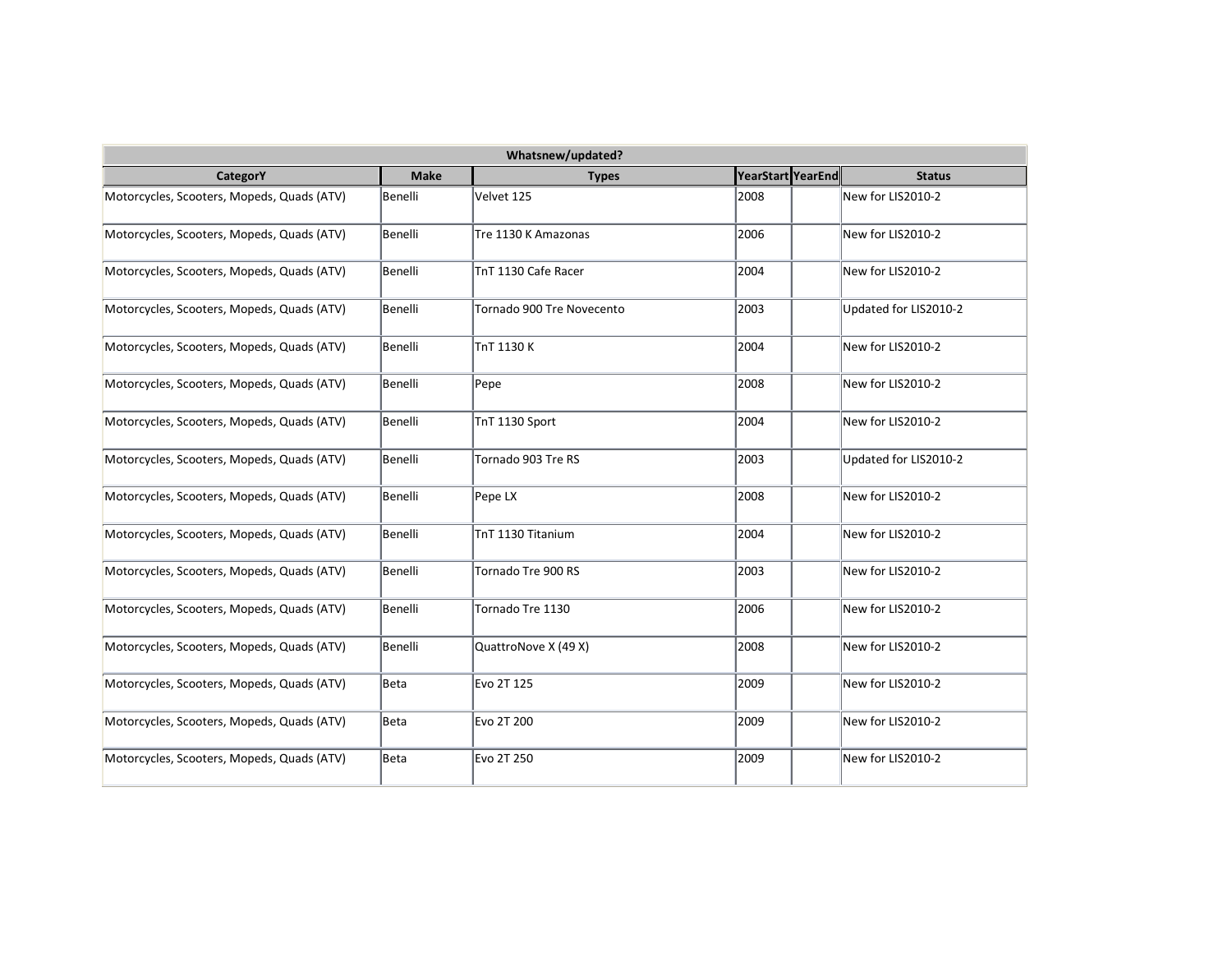| Whatsnew/updated?                          |             |                  |                   |      |                                |  |  |
|--------------------------------------------|-------------|------------------|-------------------|------|--------------------------------|--|--|
| CategorY                                   | <b>Make</b> | <b>Types</b>     | YearStart YearEnd |      | <b>Status</b>                  |  |  |
| Motorcycles, Scooters, Mopeds, Quads (ATV) | Beta        | Evo 2T 290       | 2009              |      | New for LIS2010-2              |  |  |
| Motorcycles, Scooters, Mopeds, Quads (ATV) | Beta        | Evo 4T 250       | 2009              |      | New for LIS2010-2              |  |  |
| Motorcycles, Scooters, Mopeds, Quads (ATV) | Beta        | Evo 4T 300       | 2009              |      | New for LIS2010-2              |  |  |
| Motorcycles, Scooters, Mopeds, Quads (ATV) | Beta        | <b>RR 4T 250</b> | 2007              | 2009 | Updated for LIS2010-2          |  |  |
| Motorcycles, Scooters, Mopeds, Quads (ATV) | Beta        | <b>RR 4T 250</b> | 2010              |      | New for LIS2010-2              |  |  |
| Motorcycles, Scooters, Mopeds, Quads (ATV) | Beta        | RR 4T 400        | 2007              | 2009 | Updated for LIS2010-2          |  |  |
| Motorcycles, Scooters, Mopeds, Quads (ATV) | Beta        | <b>RR 4T 400</b> | 2010              |      | New for LIS2010-2              |  |  |
| Motorcycles, Scooters, Mopeds, Quads (ATV) | Beta        | RR 4T 450        | 2007              | 2009 | Updated for LIS2010-2          |  |  |
| Motorcycles, Scooters, Mopeds, Quads (ATV) | Beta        | RR 4T 450        | 2010              |      | New for LIS2010-2              |  |  |
| Motorcycles, Scooters, Mopeds, Quads (ATV) | Beta        | RR 4T 520        | 2010              |      | New for LIS2010-2              |  |  |
| Motorcycles, Scooters, Mopeds, Quads (ATV) | Beta        | <b>RR 4T 525</b> | 2007              | 2009 | Updated for LIS2010-2          |  |  |
| Motorcycles, Scooters, Mopeds, Quads (ATV) | BMW         | HP2 Megamoto     | 2007              |      | Updated for LIS2010-2          |  |  |
| Motorcycles, Scooters, Mopeds, Quads (ATV) | <b>BMW</b>  | HP2 Enduro       | 2005              |      | Updated for LIS2010-2          |  |  |
| Motorcycles, Scooters, Mopeds, Quads (ATV) | BMW         | R 850 C          | 1999              | 2001 | Updated for LIS2010-2          |  |  |
| Motorcycles, Scooters, Mopeds, Quads (ATV) | <b>BMW</b>  | K 1200 GT        | 2005              | 2008 | Updated for LIS2010-2          |  |  |
| Motorcycles, Scooters, Mopeds, Quads (ATV) | BMW         | K 1200 GT        | 2008              |      | Incomplete - missing Intervals |  |  |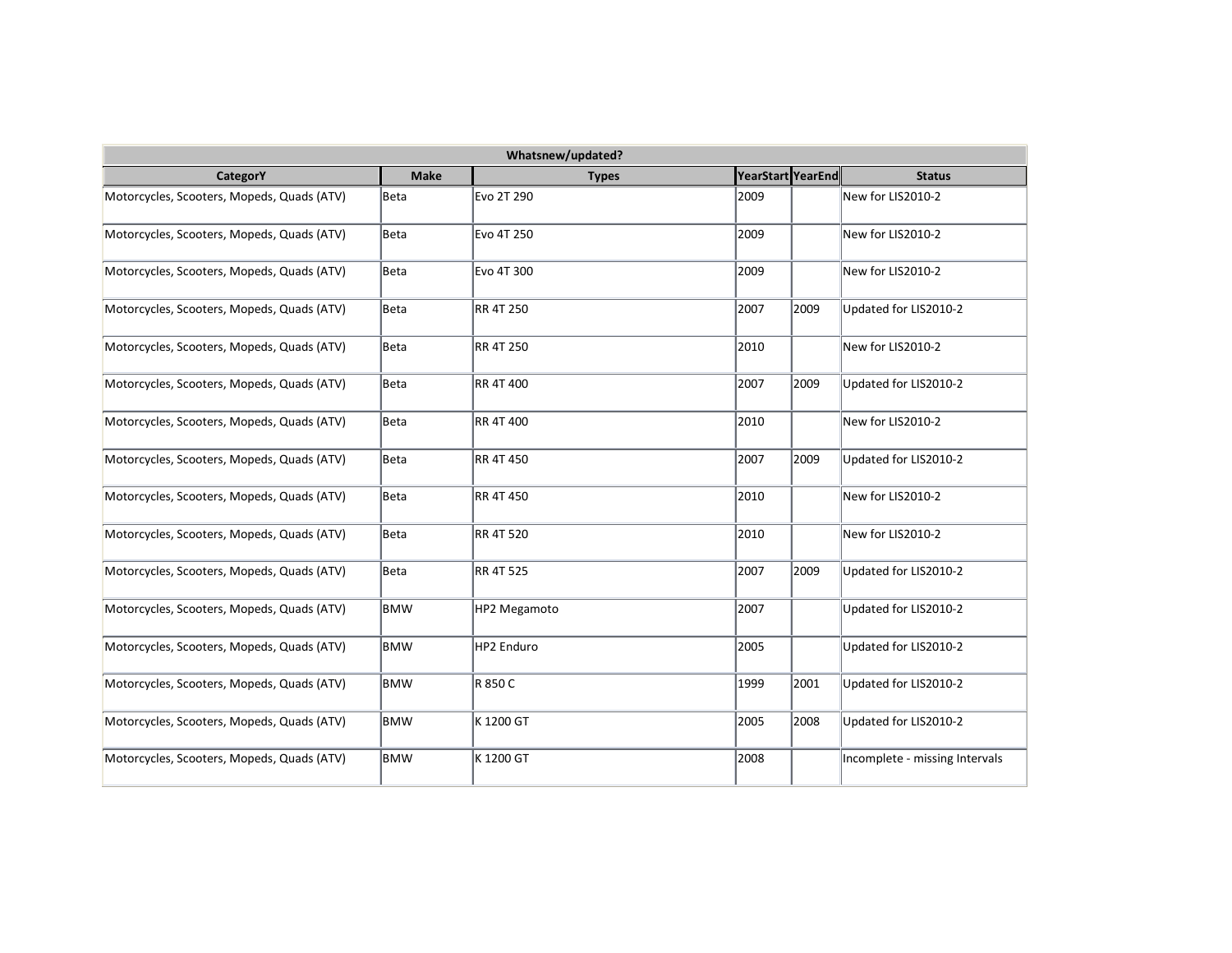| Whatsnew/updated?                          |             |                         |                   |      |                                |  |  |
|--------------------------------------------|-------------|-------------------------|-------------------|------|--------------------------------|--|--|
| CategorY                                   | <b>Make</b> | <b>Types</b>            | YearStart YearEnd |      | <b>Status</b>                  |  |  |
| Motorcycles, Scooters, Mopeds, Quads (ATV) | <b>BMW</b>  | K 1200 R                | 2008              |      | Incomplete - missing Intervals |  |  |
| Motorcycles, Scooters, Mopeds, Quads (ATV) | <b>BMW</b>  | K 1200 R Sport          | 2008              |      | Incomplete - missing Intervals |  |  |
| Motorcycles, Scooters, Mopeds, Quads (ATV) | <b>BMW</b>  | K 1200 S                | 2008              |      | Incomplete - missing Intervals |  |  |
| Motorcycles, Scooters, Mopeds, Quads (ATV) | <b>BMW</b>  | K 1300 GT               | 2009              |      | Incomplete - missing Intervals |  |  |
| Motorcycles, Scooters, Mopeds, Quads (ATV) | <b>BMW</b>  | K 1300 R                | 2009              |      | Incomplete - missing Intervals |  |  |
| Motorcycles, Scooters, Mopeds, Quads (ATV) | BMW         | K 1300 S                | 2009              |      | Incomplete - missing Intervals |  |  |
| Motorcycles, Scooters, Mopeds, Quads (ATV) | <b>BMW</b>  | R 1100 S, Sport Edition | 1998              | 2005 | Updated for LIS2010-2          |  |  |
| Motorcycles, Scooters, Mopeds, Quads (ATV) | <b>BMW</b>  | R 1200 C                | 1998              | 2004 | Updated for LIS2010-2          |  |  |
| Motorcycles, Scooters, Mopeds, Quads (ATV) | <b>BMW</b>  | R 1200 CL               | 2002              | 2004 | Updated for LIS2010-2          |  |  |
| Motorcycles, Scooters, Mopeds, Quads (ATV) | <b>BMW</b>  | R 1200 GS               | 2004              | 2007 | Updated for LIS2010-2          |  |  |
| Motorcycles, Scooters, Mopeds, Quads (ATV) | <b>BMW</b>  | R 1200 GS               | 2008              |      | Incomplete - missing Intervals |  |  |
| Motorcycles, Scooters, Mopeds, Quads (ATV) | <b>BMW</b>  | R 1200 GS Adventure     | 2008              |      | Incomplete - missing Intervals |  |  |
| Motorcycles, Scooters, Mopeds, Quads (ATV) | <b>BMW</b>  | R 1200 RT               | 2005              | 2008 | Updated for LIS2010-2          |  |  |
| Motorcycles, Scooters, Mopeds, Quads (ATV) | <b>BMW</b>  | R 1200 RT               | 2008              |      | Incomplete - missing Intervals |  |  |
| Motorcycles, Scooters, Mopeds, Quads (ATV) | <b>BMW</b>  | R 1200 R                | 2008              |      | Incomplete - missing Intervals |  |  |
| Motorcycles, Scooters, Mopeds, Quads (ATV) | BMW         | R 1200 S                | 2008              |      | Incomplete - missing Intervals |  |  |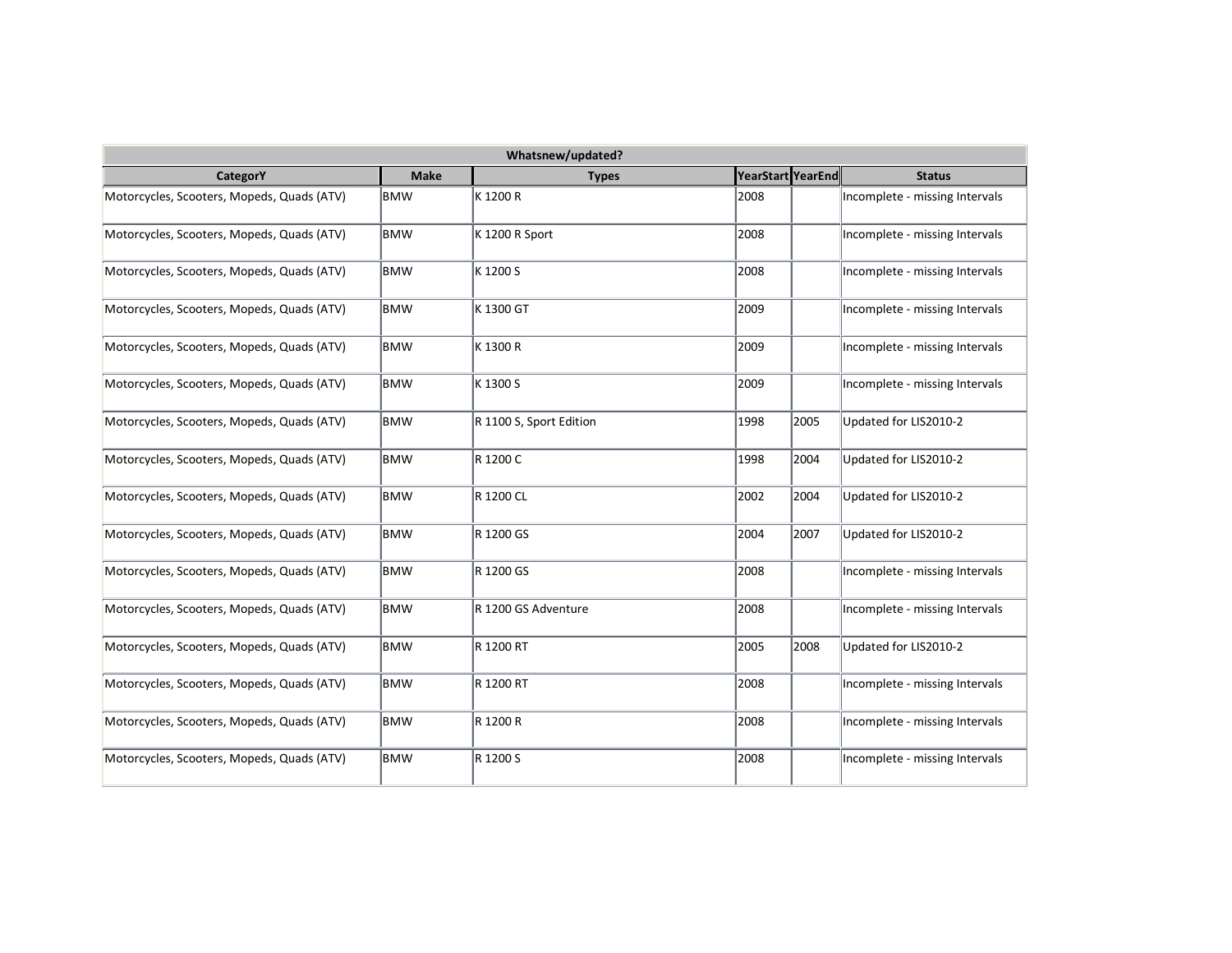| Whatsnew/updated?                          |                   |                      |                   |  |                                |  |  |
|--------------------------------------------|-------------------|----------------------|-------------------|--|--------------------------------|--|--|
| CategorY                                   | <b>Make</b>       | <b>Types</b>         | YearStart YearEnd |  | <b>Status</b>                  |  |  |
| Motorcycles, Scooters, Mopeds, Quads (ATV) | <b>BMW</b>        | F 800 S              | 2008              |  | Incomplete - missing Intervals |  |  |
| Motorcycles, Scooters, Mopeds, Quads (ATV) | <b>BMW</b>        | F 800 ST             | 2008              |  | Incomplete - missing Intervals |  |  |
| Motorcycles, Scooters, Mopeds, Quads (ATV) | BMW               | F 800 GS             | 2008              |  | Incomplete - missing Intervals |  |  |
| Motorcycles, Scooters, Mopeds, Quads (ATV) | <b>BMW</b>        | F 800 R              | 2008              |  | Incomplete - missing Intervals |  |  |
| Motorcycles, Scooters, Mopeds, Quads (ATV) | <b>BMW</b>        | F 650 GS (800 cc)    | 2008              |  | Incomplete - missing Intervals |  |  |
| Motorcycles, Scooters, Mopeds, Quads (ATV) | BMW               | G 450 X              | 2009              |  | Incomplete - missing Intervals |  |  |
| Motorcycles, Scooters, Mopeds, Quads (ATV) | BMW               | HP2 Sport            | 2008              |  | Incomplete - missing Intervals |  |  |
| Motorcycles, Scooters, Mopeds, Quads (ATV) | <b>BMW</b>        | S 1000 RR            | 2009              |  | New for LIS2010-2              |  |  |
| Motorcycles, Scooters, Mopeds, Quads (ATV) | <b>BRP Can-Am</b> | Spyder GS Roadster   | 2008              |  | Updated for LIS2010-2          |  |  |
| Motorcycles, Scooters, Mopeds, Quads (ATV) | BRP Can-Am        | Spyder GS Roadster   | 2008              |  | Updated for LIS2010-2          |  |  |
| Motorcycles, Scooters, Mopeds, Quads (ATV) | Buell             | 1125CR               | 2009              |  | New for LIS2010-2              |  |  |
| Motorcycles, Scooters, Mopeds, Quads (ATV) | Buell             | <b>XB9R Firebolt</b> | 2005              |  | New for LIS2010-2              |  |  |
| Motorcycles, Scooters, Mopeds, Quads (ATV) | Buell             | 1125R                | 2008              |  | New for LIS2010-2              |  |  |
| Motorcycles, Scooters, Mopeds, Quads (ATV) | Buell             | XB9SX Lightning      | 2006              |  | New for LIS2010-2              |  |  |
| Motorcycles, Scooters, Mopeds, Quads (ATV) | Buell             | XB12R Firebolt       | 2006              |  | Updated for LIS2010-2          |  |  |
| Motorcycles, Scooters, Mopeds, Quads (ATV) | Buell             | XB12S Lightning      | 2006              |  | Updated for LIS2010-2          |  |  |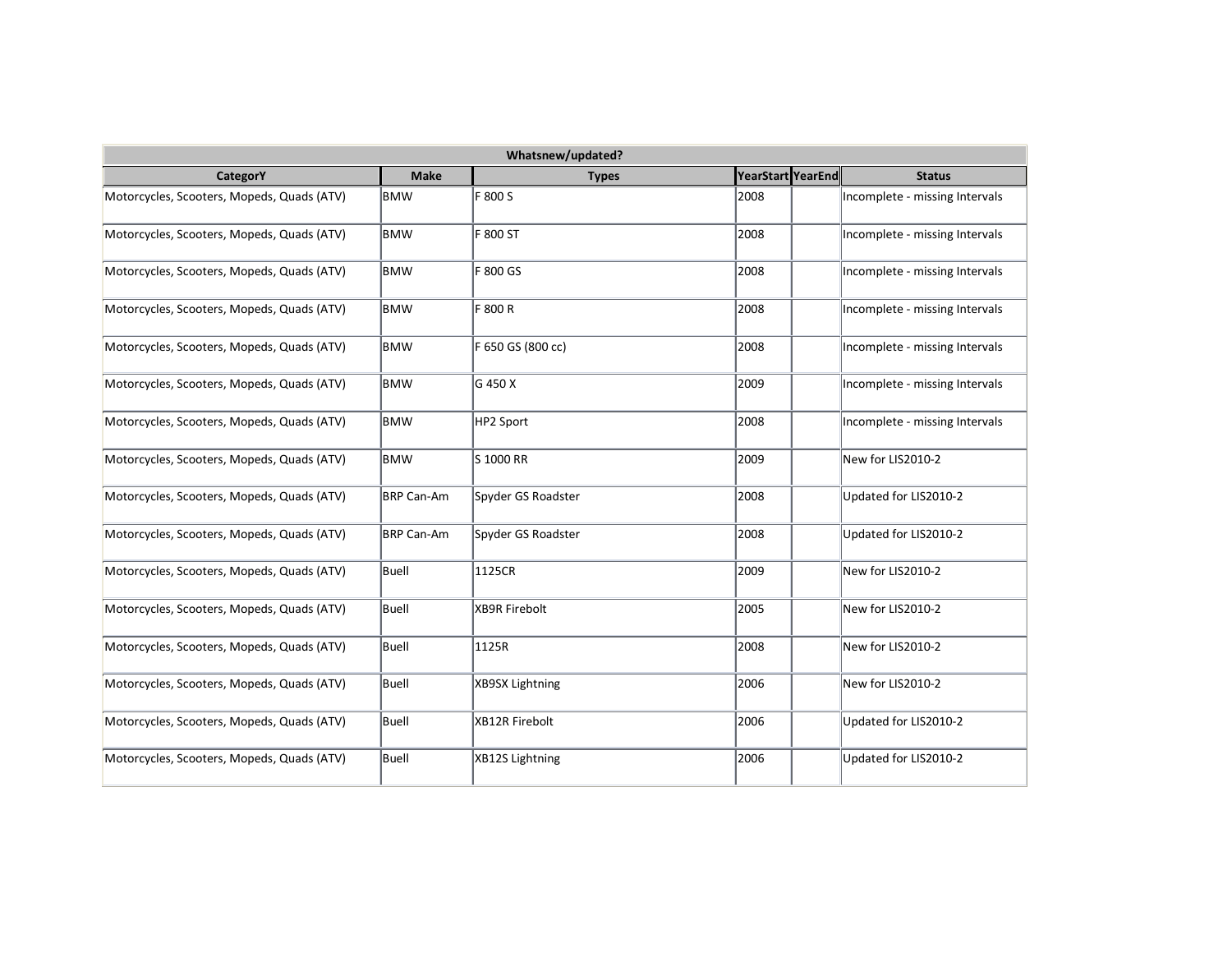| Whatsnew/updated?                          |               |                   |                   |                       |  |  |  |
|--------------------------------------------|---------------|-------------------|-------------------|-----------------------|--|--|--|
| <b>CategorY</b>                            | <b>Make</b>   | <b>Types</b>      | YearStart YearEnd | <b>Status</b>         |  |  |  |
| Motorcycles, Scooters, Mopeds, Quads (ATV) | Buell         | XB12Ss Lightning  | 2006              | Updated for LIS2010-2 |  |  |  |
| Motorcycles, Scooters, Mopeds, Quads (ATV) | Buell         | XB12X Ulysses     | 2006              | Updated for LIS2010-2 |  |  |  |
| Motorcycles, Scooters, Mopeds, Quads (ATV) | Buell         | Blast             | 2005              | New for LIS2010-2     |  |  |  |
| Motorcycles, Scooters, Mopeds, Quads (ATV) | Cectek        | Quadrift 500 EFI  | 2008              | New for LIS2010-2     |  |  |  |
| Motorcycles, Scooters, Mopeds, Quads (ATV) | Cectek        | Gladiator 500 EFI | 2008              | New for LIS2010-2     |  |  |  |
| Motorcycles, Scooters, Mopeds, Quads (ATV) | Cectek        | Kingcobra 500 EFI | 2009              | New for LIS2010-2     |  |  |  |
| Motorcycles, Scooters, Mopeds, Quads (ATV) | Cectek        | Estoc 500 EFI     | 2009              | New for LIS2010-2     |  |  |  |
| Motorcycles, Scooters, Mopeds, Quads (ATV) | <b>CFMoto</b> | CF-500-3 UTV      | 2009              | Updated for LIS2010-2 |  |  |  |
| Motorcycles, Scooters, Mopeds, Quads (ATV) | Daelim        | Daystar 125 FI    | 2006              | New for LIS2010-2     |  |  |  |
| Motorcycles, Scooters, Mopeds, Quads (ATV) | Daelim        | B-Bone 125        | 2009              | New for LIS2010-2     |  |  |  |
| Motorcycles, Scooters, Mopeds, Quads (ATV) | Daelim        | Roadwin 125 R FI  | 2007              | New for LIS2010-2     |  |  |  |
| Motorcycles, Scooters, Mopeds, Quads (ATV) | Daelim        | Roadwin 125 FI    | 2007              | New for LIS2010-2     |  |  |  |
| Motorcycles, Scooters, Mopeds, Quads (ATV) | Daelim        | S1 125 FI         | 2007              | New for LIS2010-2     |  |  |  |
| Motorcycles, Scooters, Mopeds, Quads (ATV) | Daelim        | Besbi 125 FI      | 2007              | New for LIS2010-2     |  |  |  |
| Motorcycles, Scooters, Mopeds, Quads (ATV) | Daelim        | Delfino 125       | 2008              | New for LIS2010-2     |  |  |  |
| Motorcycles, Scooters, Mopeds, Quads (ATV) | Daelim        | A-Four 50         | 2005              | New for LIS2010-2     |  |  |  |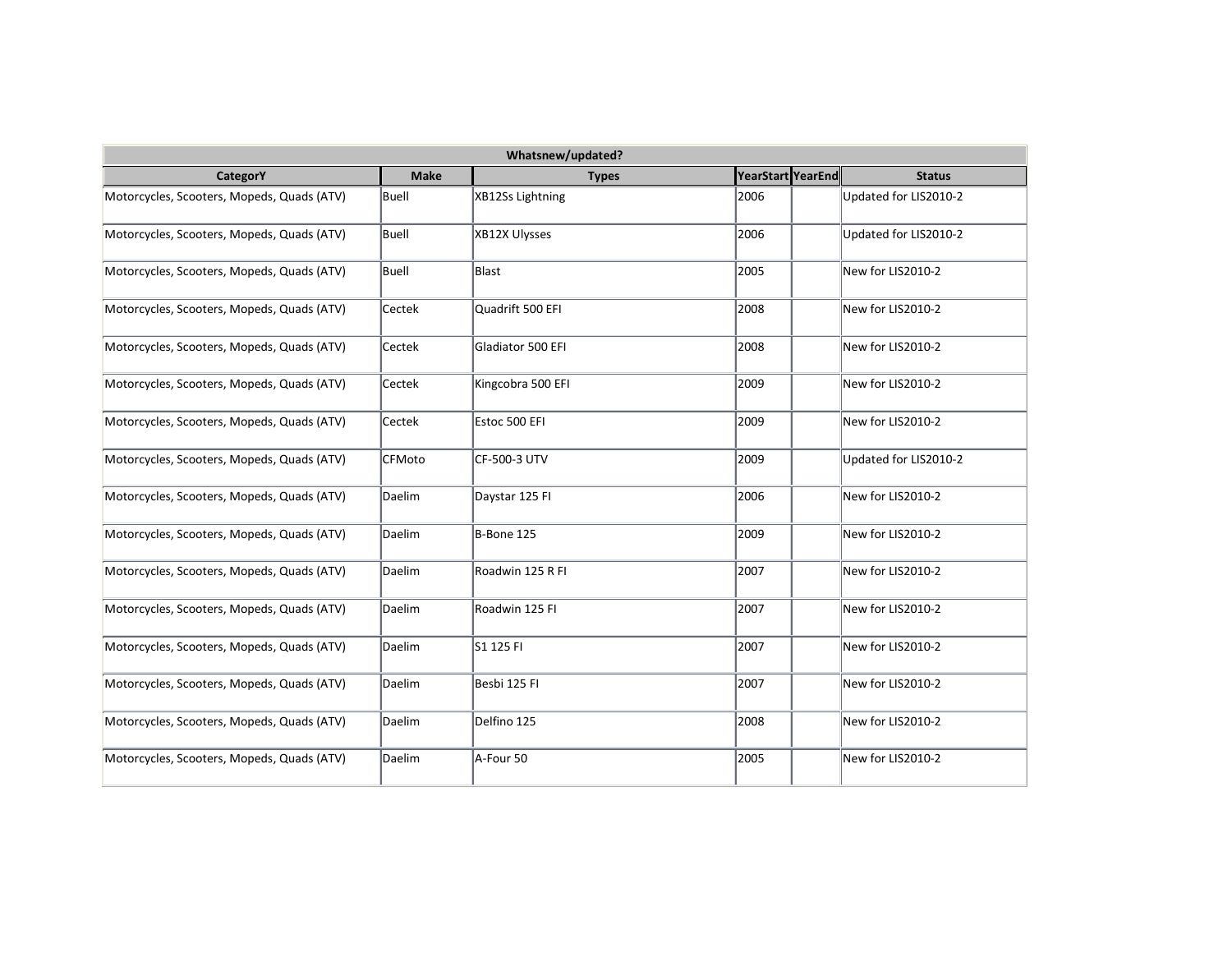| Whatsnew/updated?                          |             |                      |                   |      |                       |  |  |
|--------------------------------------------|-------------|----------------------|-------------------|------|-----------------------|--|--|
| CategorY                                   | <b>Make</b> | <b>Types</b>         | YearStart YearEnd |      | <b>Status</b>         |  |  |
| Motorcycles, Scooters, Mopeds, Quads (ATV) | Daelim      | Bonita 50            | 2008              |      | New for LIS2010-2     |  |  |
| Motorcycles, Scooters, Mopeds, Quads (ATV) | Daelim      | Cordi 50             | 2004              |      | New for LIS2010-2     |  |  |
| Motorcycles, Scooters, Mopeds, Quads (ATV) | Daelim      | Citi Ace 110         | 2006              |      | New for LIS2010-2     |  |  |
| Motorcycles, Scooters, Mopeds, Quads (ATV) | Daelim      | S-Five 50            | 2008              |      | New for LIS2010-2     |  |  |
| Motorcycles, Scooters, Mopeds, Quads (ATV) | Ducati      | 900 SS Carenata/Nuda | 1990              | 1998 | Updated for LIS2010-2 |  |  |
| Motorcycles, Scooters, Mopeds, Quads (ATV) | Ducati      | SS1000 DS Carenata   | 2002              | 2003 | Updated for LIS2010-2 |  |  |
| Motorcycles, Scooters, Mopeds, Quads (ATV) | Ducati      | 400 Monster          | 2007              | 2007 | Updated for LIS2010-2 |  |  |
| Motorcycles, Scooters, Mopeds, Quads (ATV) | Ducati      | 620 Multistrada      | 2005              | 2007 | Updated for LIS2010-2 |  |  |
| Motorcycles, Scooters, Mopeds, Quads (ATV) | Ducati      | 1098                 | 2007              | 2009 | Updated for LIS2010-2 |  |  |
| Motorcycles, Scooters, Mopeds, Quads (ATV) | Ducati      | 1098 R               | 2007              |      | Updated for LIS2010-2 |  |  |
| Motorcycles, Scooters, Mopeds, Quads (ATV) | Ducati      | 620 Dark Multistrada | 2005              | 2007 | Updated for LIS2010-2 |  |  |
| Motorcycles, Scooters, Mopeds, Quads (ATV) | Ducati      | 1000 SS DS Carenata  | 2003              | 2004 | Updated for LIS2010-2 |  |  |
| Motorcycles, Scooters, Mopeds, Quads (ATV) | Ducati      | 620 Monster          | 2002              | 2003 | Updated for LIS2010-2 |  |  |
| Motorcycles, Scooters, Mopeds, Quads (ATV) | Ducati      | 620 Monster          | 2004              | 2004 | Updated for LIS2010-2 |  |  |
| Motorcycles, Scooters, Mopeds, Quads (ATV) | Ducati      | 1000 DS              | 2004              | 2007 | Updated for LIS2010-2 |  |  |
| Motorcycles, Scooters, Mopeds, Quads (ATV) | Ducati      | 1098 R Bayliss       | 2009              |      | Updated for LIS2010-2 |  |  |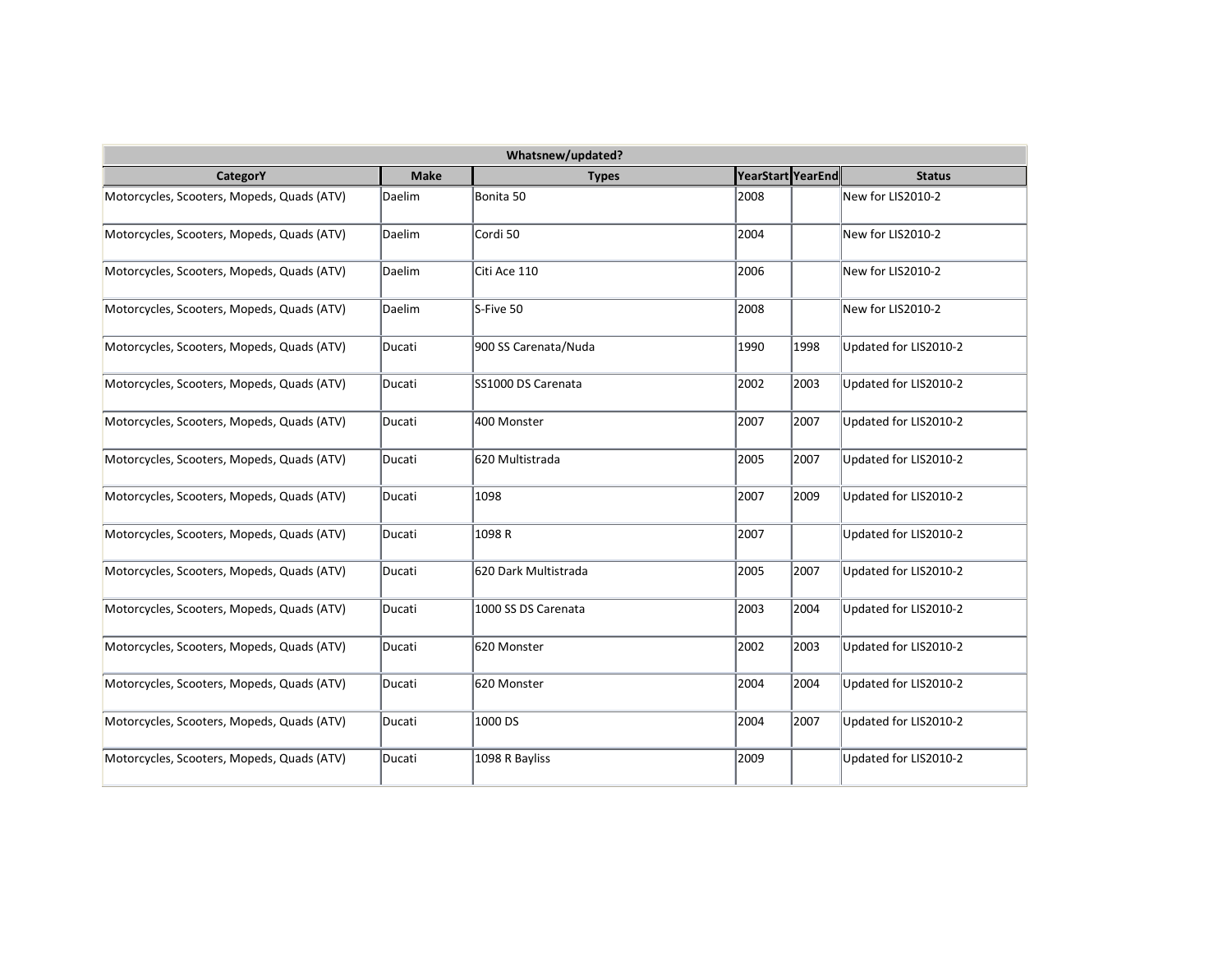| Whatsnew/updated?                          |             |                       |                   |      |                       |  |  |
|--------------------------------------------|-------------|-----------------------|-------------------|------|-----------------------|--|--|
| CategorY                                   | <b>Make</b> | <b>Types</b>          | YearStart YearEnd |      | <b>Status</b>         |  |  |
| Motorcycles, Scooters, Mopeds, Quads (ATV) | Ducati      | 1000 DS Multistrada   | 2003              | 2007 | Updated for LIS2010-2 |  |  |
| Motorcycles, Scooters, Mopeds, Quads (ATV) | Ducati      | 1000 S DS Multistrada | 2005              | 2007 | Updated for LIS2010-2 |  |  |
| Motorcycles, Scooters, Mopeds, Quads (ATV) | Ducati      | 620 Monster           | 2005              | 2005 | Updated for LIS2010-2 |  |  |
| Motorcycles, Scooters, Mopeds, Quads (ATV) | Ducati      | 1098 S                | 2007              | 2009 | Updated for LIS2010-2 |  |  |
| Motorcycles, Scooters, Mopeds, Quads (ATV) | Ducati      | 620 Sport             | 2003              | 2003 | Updated for LIS2010-2 |  |  |
| Motorcycles, Scooters, Mopeds, Quads (ATV) | Ducati      | 620 Monster           | 2006              | 2007 | Updated for LIS2010-2 |  |  |
| Motorcycles, Scooters, Mopeds, Quads (ATV) | Ducati      | 748                   | 2000              | 2003 | Updated for LIS2010-2 |  |  |
| Motorcycles, Scooters, Mopeds, Quads (ATV) | Ducati      | 1100 Multistrada      | 2007              | 2009 | Updated for LIS2010-2 |  |  |
| Motorcycles, Scooters, Mopeds, Quads (ATV) | Ducati      | 748R                  | 1999              | 2002 | Updated for LIS2010-2 |  |  |
| Motorcycles, Scooters, Mopeds, Quads (ATV) | Ducati      | 620 Dark Monster      | 2005              | 2005 | Updated for LIS2010-2 |  |  |
| Motorcycles, Scooters, Mopeds, Quads (ATV) | Ducati      | 1100 Multistrada      | 2009              |      | Updated for LIS2010-2 |  |  |
| Motorcycles, Scooters, Mopeds, Quads (ATV) | Ducati      | 1100 S Multistrada    | 2007              | 2009 | Updated for LIS2010-2 |  |  |
| Motorcycles, Scooters, Mopeds, Quads (ATV) | Ducati      | 620 Dark Monster      | 2006              | 2007 | Updated for LIS2010-2 |  |  |
| Motorcycles, Scooters, Mopeds, Quads (ATV) | Ducati      | 748 R Monoposto       | 2001              | 2002 | Updated for LIS2010-2 |  |  |
| Motorcycles, Scooters, Mopeds, Quads (ATV) | Ducati      | 748 S Biposto         | 1995              | 2003 | Updated for LIS2010-2 |  |  |
| Motorcycles, Scooters, Mopeds, Quads (ATV) | Ducati      | 748 S Monoposto       | 1999              | 2003 | Updated for LIS2010-2 |  |  |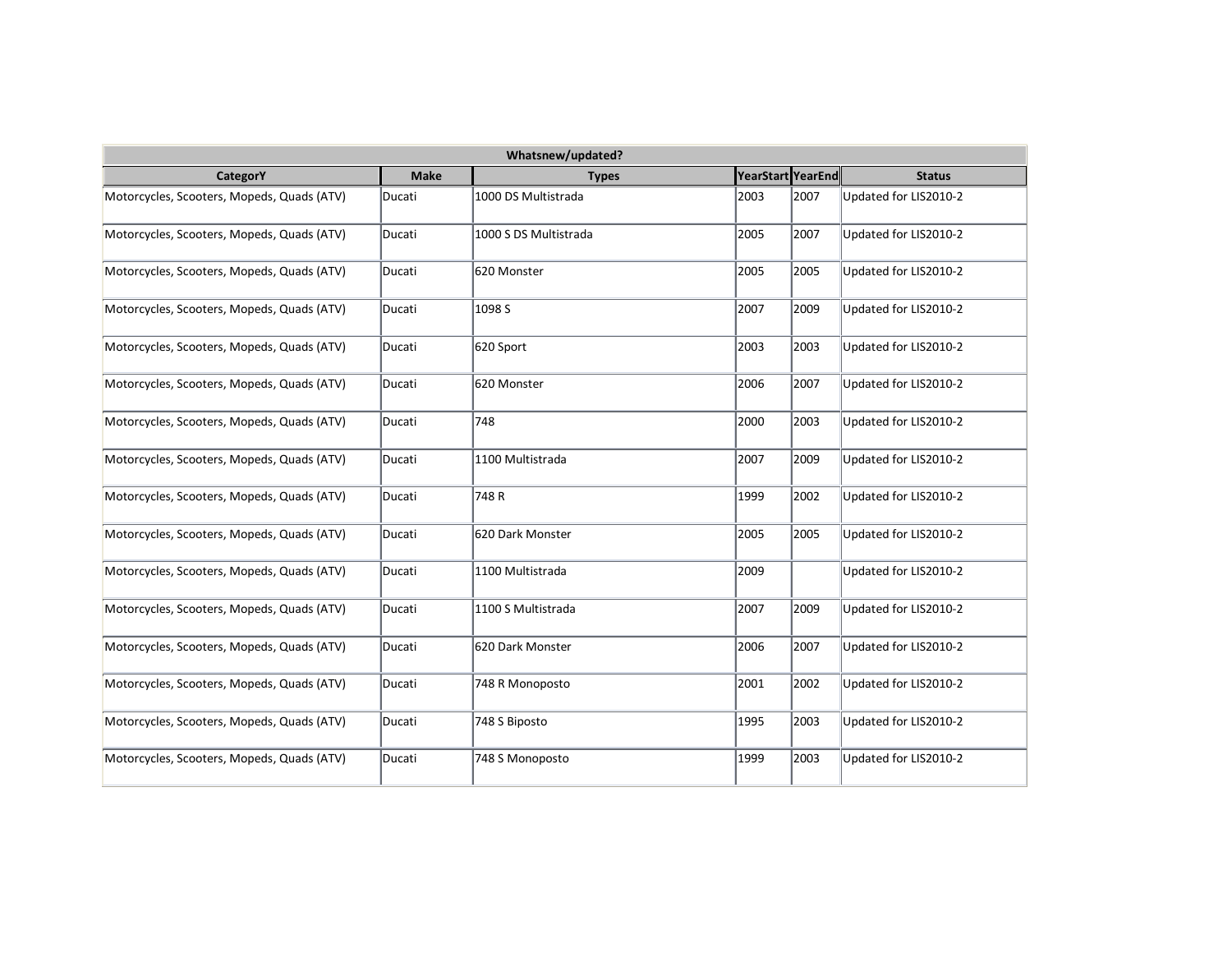| Whatsnew/updated?                          |             |                                      |                   |      |                       |  |  |  |
|--------------------------------------------|-------------|--------------------------------------|-------------------|------|-----------------------|--|--|--|
| <b>CategorY</b>                            | <b>Make</b> | <b>Types</b>                         | YearStart YearEnd |      | <b>Status</b>         |  |  |  |
| Motorcycles, Scooters, Mopeds, Quads (ATV) | Ducati      | 696 Monster                          | 2008              |      | Updated for LIS2010-2 |  |  |  |
| Motorcycles, Scooters, Mopeds, Quads (ATV) | Ducati      | 748 SPS                              | 1995              | 1999 | Updated for LIS2010-2 |  |  |  |
| Motorcycles, Scooters, Mopeds, Quads (ATV) | Ducati      | 749 Biposto/Monoposto                | 2005              | 2007 | Updated for LIS2010-2 |  |  |  |
| Motorcycles, Scooters, Mopeds, Quads (ATV) | Ducati      | 749 Dark                             | 2005              | 2005 | Updated for LIS2010-2 |  |  |  |
| Motorcycles, Scooters, Mopeds, Quads (ATV) | Ducati      | 749 Dark                             | 2006              | 2007 | Updated for LIS2010-2 |  |  |  |
| Motorcycles, Scooters, Mopeds, Quads (ATV) | Ducati      | 749 R Monoposto                      | 2004              | 2007 | Updated for LIS2010-2 |  |  |  |
| Motorcycles, Scooters, Mopeds, Quads (ATV) | Ducati      | 749 S Biposto/Monoposto              | 2003              | 2005 | Updated for LIS2010-2 |  |  |  |
| Motorcycles, Scooters, Mopeds, Quads (ATV) | Ducati      | 749 S Biposto/Monoposto              | 2006              | 2007 | Updated for LIS2010-2 |  |  |  |
| Motorcycles, Scooters, Mopeds, Quads (ATV) | Ducati      | GT 1000 (Sportclassic)               | 2007              | 2008 | Updated for LIS2010-2 |  |  |  |
| Motorcycles, Scooters, Mopeds, Quads (ATV) | Ducati      | GT 1000 (Sportclassic)               | 2008              |      | Updated for LIS2010-2 |  |  |  |
| Motorcycles, Scooters, Mopeds, Quads (ATV) | Ducati      | GT 1000 Touring (Sportclassic)       | 2009              |      | Updated for LIS2010-2 |  |  |  |
| Motorcycles, Scooters, Mopeds, Quads (ATV) | Ducati      | Sport 1000 S (Sportclassic)          | 2007              | 2008 | Updated for LIS2010-2 |  |  |  |
| Motorcycles, Scooters, Mopeds, Quads (ATV) | Ducati      | Sport 1000 S (Sportclassic)          | 2008              |      | Updated for LIS2010-2 |  |  |  |
| Motorcycles, Scooters, Mopeds, Quads (ATV) | Ducati      | Paul Smart 1000 L. E. (Sportclassic) | 2006              | 2006 | Updated for LIS2010-2 |  |  |  |
| Motorcycles, Scooters, Mopeds, Quads (ATV) | Ducati      | 750 SS Carenata                      | 1998              | 2002 | Updated for LIS2010-2 |  |  |  |
| Motorcycles, Scooters, Mopeds, Quads (ATV) | Ducati      | Sport 1000                           | 2006              | 2007 | Updated for LIS2010-2 |  |  |  |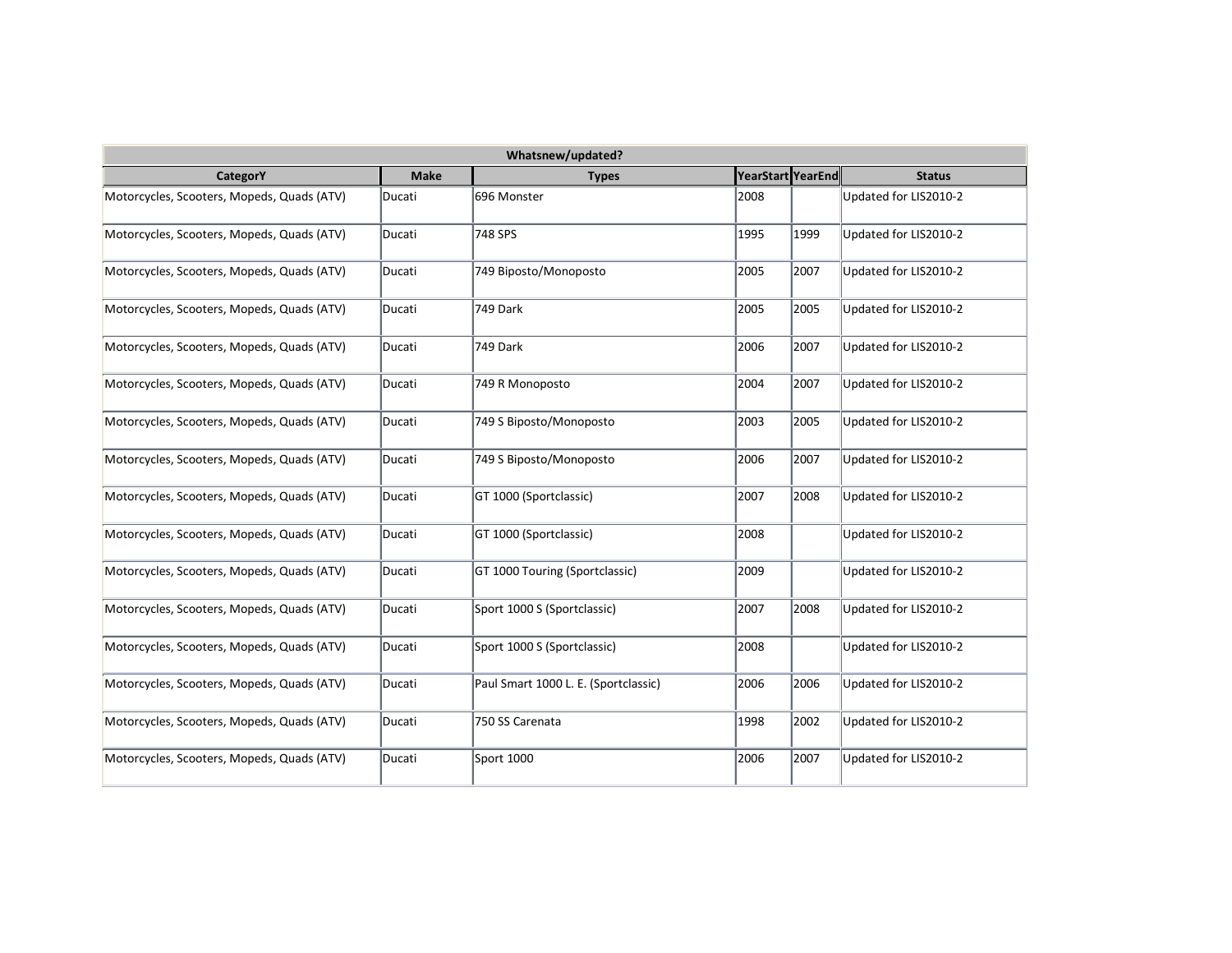| Whatsnew/updated?                          |             |                            |                   |      |                       |  |  |  |
|--------------------------------------------|-------------|----------------------------|-------------------|------|-----------------------|--|--|--|
| CategorY                                   | <b>Make</b> | <b>Types</b>               | YearStart YearEnd |      | <b>Status</b>         |  |  |  |
| Motorcycles, Scooters, Mopeds, Quads (ATV) | Ducati      | 800 Sport                  | 2003              | 2003 | Updated for LIS2010-2 |  |  |  |
| Motorcycles, Scooters, Mopeds, Quads (ATV) | Ducati      | 1100 Monster               | 2009              |      | Updated for LIS2010-2 |  |  |  |
| Motorcycles, Scooters, Mopeds, Quads (ATV) | Ducati      | 800 SS                     | 2007              | 2007 | Updated for LIS2010-2 |  |  |  |
| Motorcycles, Scooters, Mopeds, Quads (ATV) | Ducati      | 1100 S Monster             | 2009              |      | Updated for LIS2010-2 |  |  |  |
| Motorcycles, Scooters, Mopeds, Quads (ATV) | Ducati      | 800 SS Carenata            | 2004              | 2005 | Updated for LIS2010-2 |  |  |  |
| Motorcycles, Scooters, Mopeds, Quads (ATV) | Ducati      | 848 Superbike              | 2008              |      | Updated for LIS2010-2 |  |  |  |
| Motorcycles, Scooters, Mopeds, Quads (ATV) | Ducati      | S2R Monster                | 2005              | 2005 | Updated for LIS2010-2 |  |  |  |
| Motorcycles, Scooters, Mopeds, Quads (ATV) | Ducati      | S2R Monster                | 2006              | 2007 | Updated for LIS2010-2 |  |  |  |
| Motorcycles, Scooters, Mopeds, Quads (ATV) | Ducati      | <b>S2R Dark Monster</b>    | 2005              | 2005 | Updated for LIS2010-2 |  |  |  |
| Motorcycles, Scooters, Mopeds, Quads (ATV) | Ducati      | <b>S2R Dark Monster</b>    | 2006              | 2007 | Updated for LIS2010-2 |  |  |  |
| Motorcycles, Scooters, Mopeds, Quads (ATV) | Ducati      | S2R 1000 Monster           | 2006              | 2008 | Updated for LIS2010-2 |  |  |  |
| Motorcycles, Scooters, Mopeds, Quads (ATV) | Ducati      | S4R Testastretta Monster   | 2007              | 2009 | Updated for LIS2010-2 |  |  |  |
| Motorcycles, Scooters, Mopeds, Quads (ATV) | Ducati      | S4R S Testastretta Monster | 2006              | 2009 | Updated for LIS2010-2 |  |  |  |
| Motorcycles, Scooters, Mopeds, Quads (ATV) | Ducati      | ST3                        | 2003              | 2005 | Updated for LIS2010-2 |  |  |  |
| Motorcycles, Scooters, Mopeds, Quads (ATV) | Ducati      | ST3                        | 2005              | 2007 | Updated for LIS2010-2 |  |  |  |
| Motorcycles, Scooters, Mopeds, Quads (ATV) | Ducati      | ST3 S ABS                  | 2005              | 2007 | Updated for LIS2010-2 |  |  |  |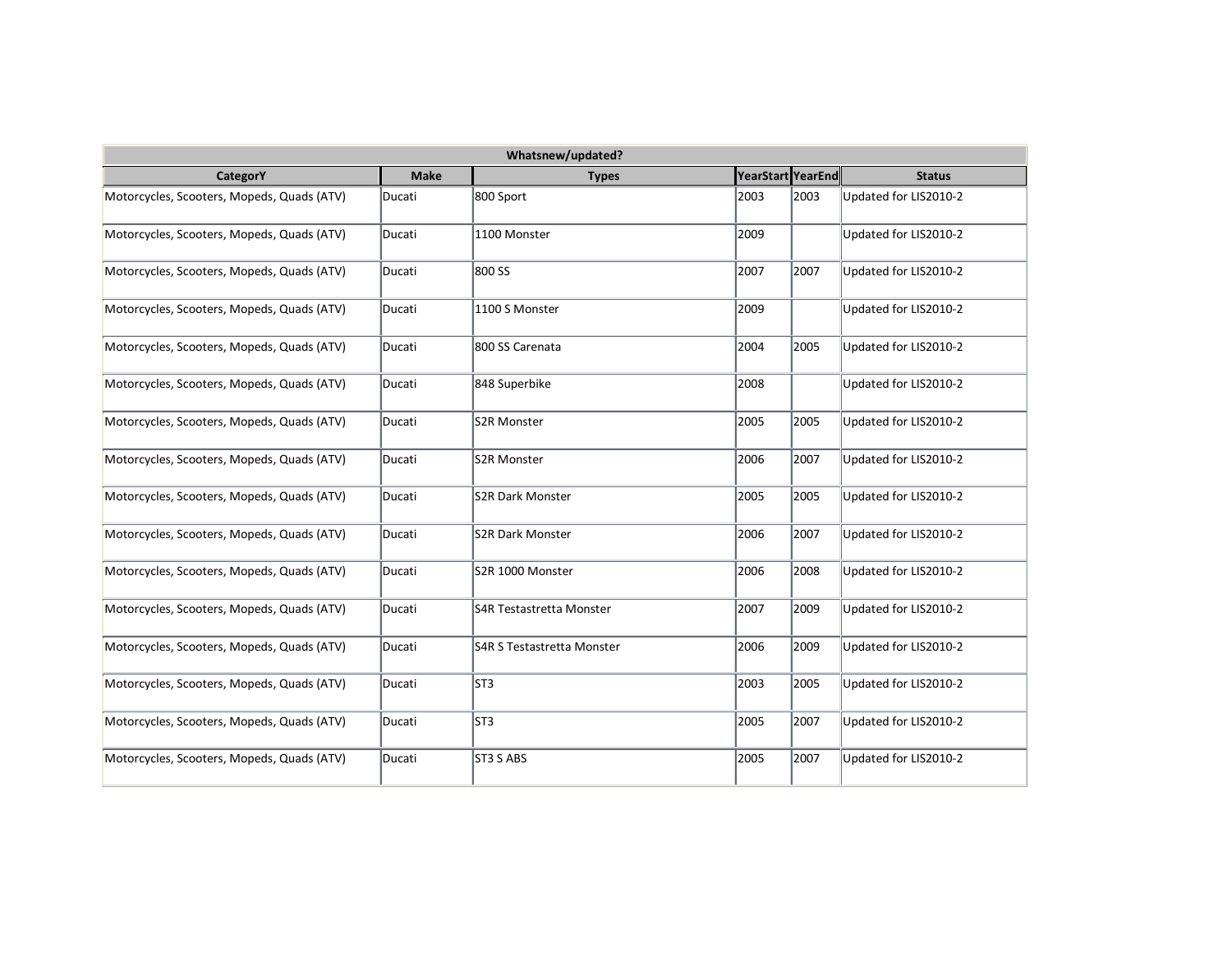| Whatsnew/updated?                          |             |                         |                   |      |                       |  |  |  |
|--------------------------------------------|-------------|-------------------------|-------------------|------|-----------------------|--|--|--|
| <b>CategorY</b>                            | <b>Make</b> | <b>Types</b>            | YearStart YearEnd |      | <b>Status</b>         |  |  |  |
| Motorcycles, Scooters, Mopeds, Quads (ATV) | Ducati      | 996 R                   | 2001              | 2002 | Updated for LIS2010-2 |  |  |  |
| Motorcycles, Scooters, Mopeds, Quads (ATV) | Ducati      | 996 S Biposto/Monoposto | 2001              | 2002 | Updated for LIS2010-2 |  |  |  |
| Motorcycles, Scooters, Mopeds, Quads (ATV) | Ducati      | 1100 Hypermotard        | 2008              |      | Updated for LIS2010-2 |  |  |  |
| Motorcycles, Scooters, Mopeds, Quads (ATV) | Ducati      | 996 SPS                 | 1998              | 2002 | Updated for LIS2010-2 |  |  |  |
| Motorcycles, Scooters, Mopeds, Quads (ATV) | Ducati      | 998                     | 2002              | 2002 | Updated for LIS2010-2 |  |  |  |
| Motorcycles, Scooters, Mopeds, Quads (ATV) | Ducati      | 998 Matrix              | 2003              | 2004 | Updated for LIS2010-2 |  |  |  |
| Motorcycles, Scooters, Mopeds, Quads (ATV) | Ducati      | 998 R                   | 2002              | 2002 | Updated for LIS2010-2 |  |  |  |
| Motorcycles, Scooters, Mopeds, Quads (ATV) | Ducati      | 998 S                   | 2002              | 2002 | Updated for LIS2010-2 |  |  |  |
| Motorcycles, Scooters, Mopeds, Quads (ATV) | Ducati      | 998 S Bayliss           | 2002              | 2002 | Updated for LIS2010-2 |  |  |  |
| Motorcycles, Scooters, Mopeds, Quads (ATV) | Ducati      | 998 S Bostrom           | 2002              | 2002 | Updated for LIS2010-2 |  |  |  |
| Motorcycles, Scooters, Mopeds, Quads (ATV) | Ducati      | 998 S Final Edition     | 2003              | 2004 | Updated for LIS2010-2 |  |  |  |
| Motorcycles, Scooters, Mopeds, Quads (ATV) | Ducati      | 999 Biposto/Monoposto   | 2003              | 2004 | Updated for LIS2010-2 |  |  |  |
| Motorcycles, Scooters, Mopeds, Quads (ATV) | Ducati      | 999 Biposto/Monoposto   | 2005              | 2007 | Updated for LIS2010-2 |  |  |  |
| Motorcycles, Scooters, Mopeds, Quads (ATV) | Ducati      | 999 R Monoposto         | 2003              | 2007 | Updated for LIS2010-2 |  |  |  |
| Motorcycles, Scooters, Mopeds, Quads (ATV) | Ducati      | 999 S Biposto/Monoposto | 2003              | 2004 | Updated for LIS2010-2 |  |  |  |
| Motorcycles, Scooters, Mopeds, Quads (ATV) | Ducati      | 999 S Biposto/Monoposto | 2005              | 2007 | Updated for LIS2010-2 |  |  |  |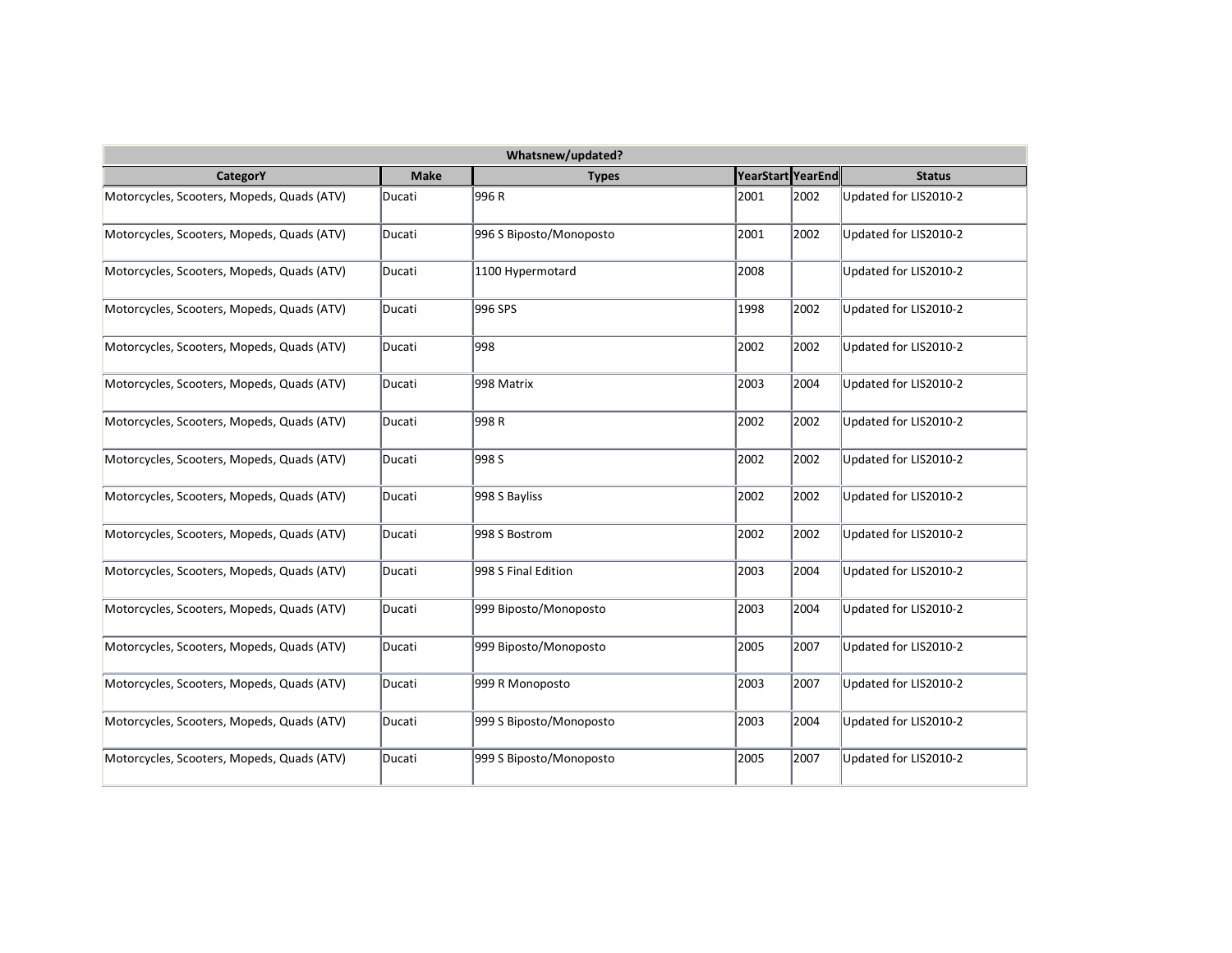| Whatsnew/updated?                          |             |                      |                   |      |                       |  |  |  |
|--------------------------------------------|-------------|----------------------|-------------------|------|-----------------------|--|--|--|
| <b>CategorY</b>                            | <b>Make</b> | <b>Types</b>         | YearStart YearEnd |      | <b>Status</b>         |  |  |  |
| Motorcycles, Scooters, Mopeds, Quads (ATV) | Ducati      | 999 RS               | 2004              | 2007 | Updated for LIS2010-2 |  |  |  |
| Motorcycles, Scooters, Mopeds, Quads (ATV) | Ducati      | Desmosedici RR       | 2007              | 2009 | Updated for LIS2010-2 |  |  |  |
| Motorcycles, Scooters, Mopeds, Quads (ATV) | Ducati      | 1100 S Multistrada   | 2009              |      | Updated for LIS2010-2 |  |  |  |
| Motorcycles, Scooters, Mopeds, Quads (ATV) | Ducati      | 1198                 | 2009              |      | Updated for LIS2010-2 |  |  |  |
| Motorcycles, Scooters, Mopeds, Quads (ATV) | Ducati      | 1198 S               | 2009              |      | Updated for LIS2010-2 |  |  |  |
| Motorcycles, Scooters, Mopeds, Quads (ATV) | Ducati      | 1100 S Hypermotard   | 2008              |      | Updated for LIS2010-2 |  |  |  |
| Motorcycles, Scooters, Mopeds, Quads (ATV) | E-Ton       | Beamer               | 2000              | 2004 | Updated for LIS2010-2 |  |  |  |
| Motorcycles, Scooters, Mopeds, Quads (ATV) | E-Ton       | <b>Beamer II</b>     | 2004              | 2006 | Updated for LIS2010-2 |  |  |  |
| Motorcycles, Scooters, Mopeds, Quads (ATV) | E-Ton       | <b>Beamer III</b>    | 2006              | 2008 | New for LIS2010-2     |  |  |  |
| Motorcycles, Scooters, Mopeds, Quads (ATV) | E-Ton       | Beamer <sub>R4</sub> | 2008              |      | New for LIS2010-2     |  |  |  |
| Motorcycles, Scooters, Mopeds, Quads (ATV) | E-Ton       | Matrix R4            | 2008              |      | New for LIS2010-2     |  |  |  |
| Motorcycles, Scooters, Mopeds, Quads (ATV) | E-Ton       | Sport 50             | 2008              |      | New for LIS2010-2     |  |  |  |
| Motorcycles, Scooters, Mopeds, Quads (ATV) | E-Ton       | Sport 150            | 2008              |      | New for LIS2010-2     |  |  |  |
| Motorcycles, Scooters, Mopeds, Quads (ATV) | Gas Gas     | Pampera 125          | 2002              | 2005 | New for LIS2010-2     |  |  |  |
| Motorcycles, Scooters, Mopeds, Quads (ATV) | Gas Gas     | <b>FSE 400</b>       | 2004              |      | New for LIS2010-2     |  |  |  |
| Motorcycles, Scooters, Mopeds, Quads (ATV) | Gas Gas     | EC 125               | 2004              |      | New for LIS2010-2     |  |  |  |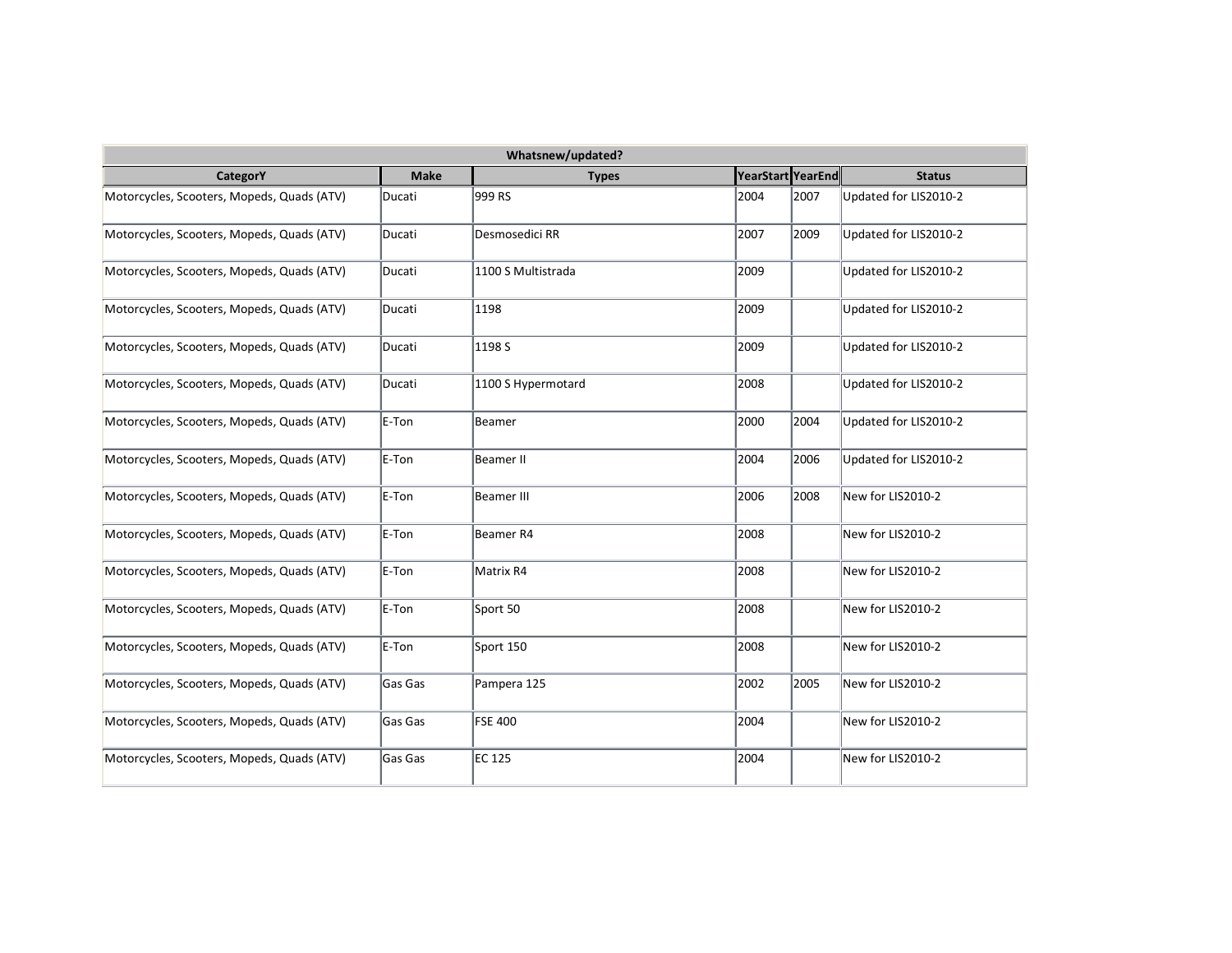| Whatsnew/updated?                          |             |                |                   |      |                       |  |  |
|--------------------------------------------|-------------|----------------|-------------------|------|-----------------------|--|--|
| CategorY                                   | <b>Make</b> | <b>Types</b>   | YearStart YearEnd |      | <b>Status</b>         |  |  |
| Motorcycles, Scooters, Mopeds, Quads (ATV) | Gas Gas     | TXT 50 Boy     | 2009              |      | New for LIS2010-2     |  |  |
| Motorcycles, Scooters, Mopeds, Quads (ATV) | Gas Gas     | Pampera 125    | 2007              |      | New for LIS2010-2     |  |  |
| Motorcycles, Scooters, Mopeds, Quads (ATV) | Gas Gas     | <b>FSE 450</b> | 2006              |      | New for LIS2010-2     |  |  |
| Motorcycles, Scooters, Mopeds, Quads (ATV) | Gas Gas     | <b>EC 200</b>  | 2004              |      | New for LIS2010-2     |  |  |
| Motorcycles, Scooters, Mopeds, Quads (ATV) | Gas Gas     | TXT 80 Cadete  | 2007              |      | New for LIS2010-2     |  |  |
| Motorcycles, Scooters, Mopeds, Quads (ATV) | Gas Gas     | Pampera 250    | 2002              | 2005 | New for LIS2010-2     |  |  |
| Motorcycles, Scooters, Mopeds, Quads (ATV) | Gas Gas     | <b>EC 250</b>  | 2004              |      | New for LIS2010-2     |  |  |
| Motorcycles, Scooters, Mopeds, Quads (ATV) | Gas Gas     | TXT 80 Rookie  | 2007              |      | New for LIS2010-2     |  |  |
| Motorcycles, Scooters, Mopeds, Quads (ATV) | Gas Gas     | <b>EC 300</b>  | 2004              |      | New for LIS2010-2     |  |  |
| Motorcycles, Scooters, Mopeds, Quads (ATV) | Gas Gas     | Pampera 280    | 2002              | 2005 | New for LIS2010-2     |  |  |
| Motorcycles, Scooters, Mopeds, Quads (ATV) | Gas Gas     | Pampera 400    | 2006              |      | New for LIS2010-2     |  |  |
| Motorcycles, Scooters, Mopeds, Quads (ATV) | lGas Gas    | Pampera 450    | 2007              |      | New for LIS2010-2     |  |  |
| Motorcycles, Scooters, Mopeds, Quads (ATV) | lGas Gas    | Contact TX 200 | 1997              | 2001 | Updated for LIS2010-2 |  |  |
| Motorcycles, Scooters, Mopeds, Quads (ATV) | Gas Gas     | <b>FSR 450</b> | 2008              |      | New for LIS2010-2     |  |  |
| Motorcycles, Scooters, Mopeds, Quads (ATV) | Gas Gas     | SM 125         | 2004              |      | New for LIS2010-2     |  |  |
| Motorcycles, Scooters, Mopeds, Quads (ATV) | Gas Gas     | MC 125         | 2004              |      | New for LIS2010-2     |  |  |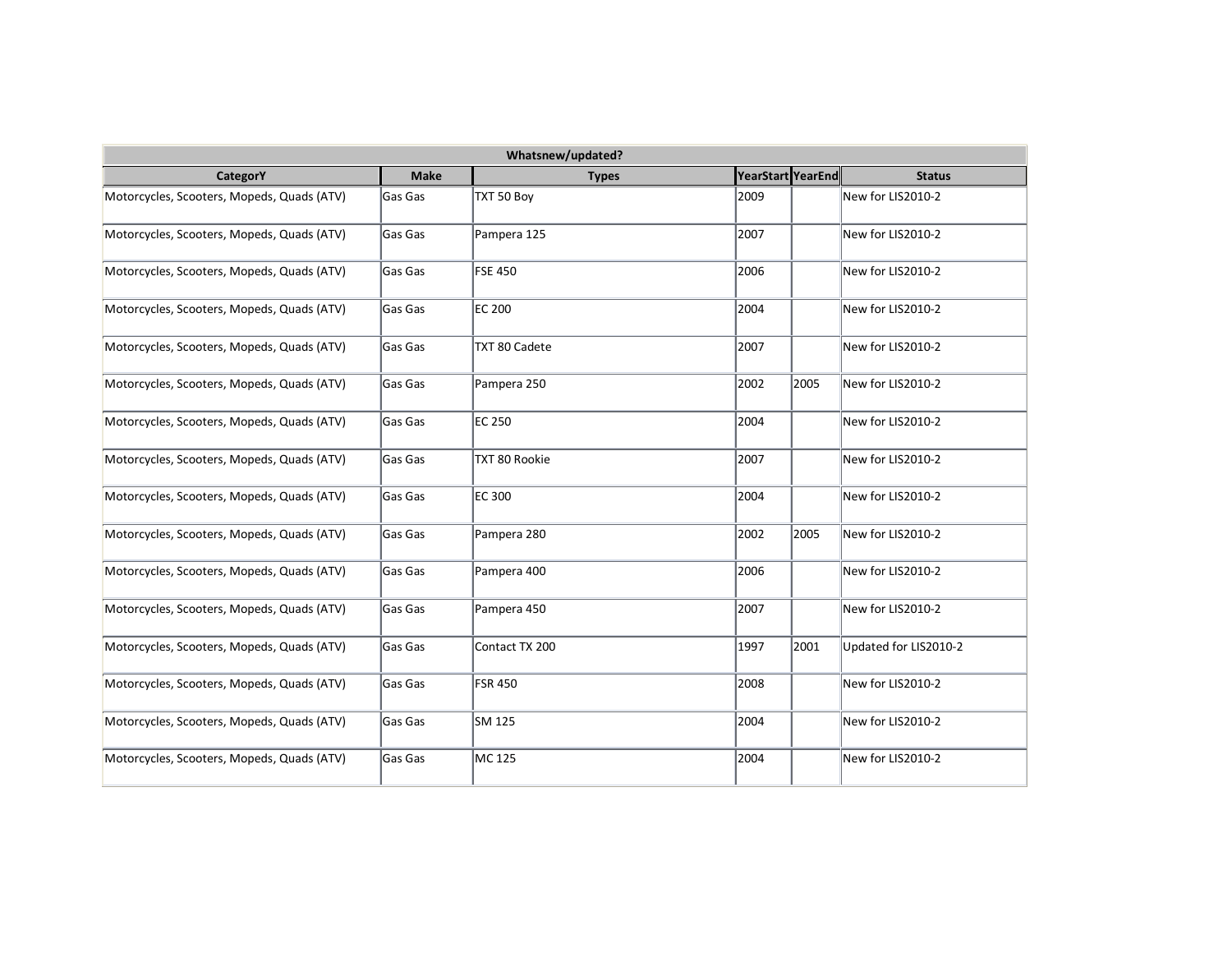| Whatsnew/updated?                          |             |               |                   |                       |  |  |  |  |
|--------------------------------------------|-------------|---------------|-------------------|-----------------------|--|--|--|--|
| CategorY                                   | <b>Make</b> | <b>Types</b>  | YearStart YearEnd | <b>Status</b>         |  |  |  |  |
| Motorcycles, Scooters, Mopeds, Quads (ATV) | Gas Gas     | MC 250        | 2004              | New for LIS2010-2     |  |  |  |  |
| Motorcycles, Scooters, Mopeds, Quads (ATV) | Gas Gas     | SM 250        | 2004              | New for LIS2010-2     |  |  |  |  |
| Motorcycles, Scooters, Mopeds, Quads (ATV) | Gas Gas     | Halley EH 125 | 2009              | New for LIS2010-2     |  |  |  |  |
| Motorcycles, Scooters, Mopeds, Quads (ATV) | Gas Gas     | Halley SM 125 | 2009              | New for LIS2010-2     |  |  |  |  |
| Motorcycles, Scooters, Mopeds, Quads (ATV) | Gas Gas     | Halley EH 450 | 2009              | New for LIS2010-2     |  |  |  |  |
| Motorcycles, Scooters, Mopeds, Quads (ATV) | Gas Gas     | Halley GM 450 | 2009              | New for LIS2010-2     |  |  |  |  |
| Motorcycles, Scooters, Mopeds, Quads (ATV) | Gas Gas     | <b>EC 450</b> | 2009              | New for LIS2010-2     |  |  |  |  |
| Motorcycles, Scooters, Mopeds, Quads (ATV) | Gas Gas     | EC 515        | 2009              | New for LIS2010-2     |  |  |  |  |
| Motorcycles, Scooters, Mopeds, Quads (ATV) | Gas Gas     | SM 450        | 2009              | New for LIS2010-2     |  |  |  |  |
| Motorcycles, Scooters, Mopeds, Quads (ATV) | Gas Gas     | SM 515        | 2009              | New for LIS2010-2     |  |  |  |  |
| Motorcycles, Scooters, Mopeds, Quads (ATV) | Gas Gas     | TXT Pro 125   | 2005              | New for LIS2010-2     |  |  |  |  |
| Motorcycles, Scooters, Mopeds, Quads (ATV) | lGas Gas    | TXT Pro 200   | 2005              | New for LIS2010-2     |  |  |  |  |
| Motorcycles, Scooters, Mopeds, Quads (ATV) | lGas Gas    | TXT Pro 250   | 2005              | New for LIS2010-2     |  |  |  |  |
| Motorcycles, Scooters, Mopeds, Quads (ATV) | Gas Gas     | TXT Pro 280   | 2005              | New for LIS2010-2     |  |  |  |  |
| Motorcycles, Scooters, Mopeds, Quads (ATV) | Gas Gas     | TXT Pro 300   | 2005              | New for LIS2010-2     |  |  |  |  |
| Motorcycles, Scooters, Mopeds, Quads (ATV) | Gilera      | SPO1 125      | 1988<br>1990      | Updated for LIS2010-2 |  |  |  |  |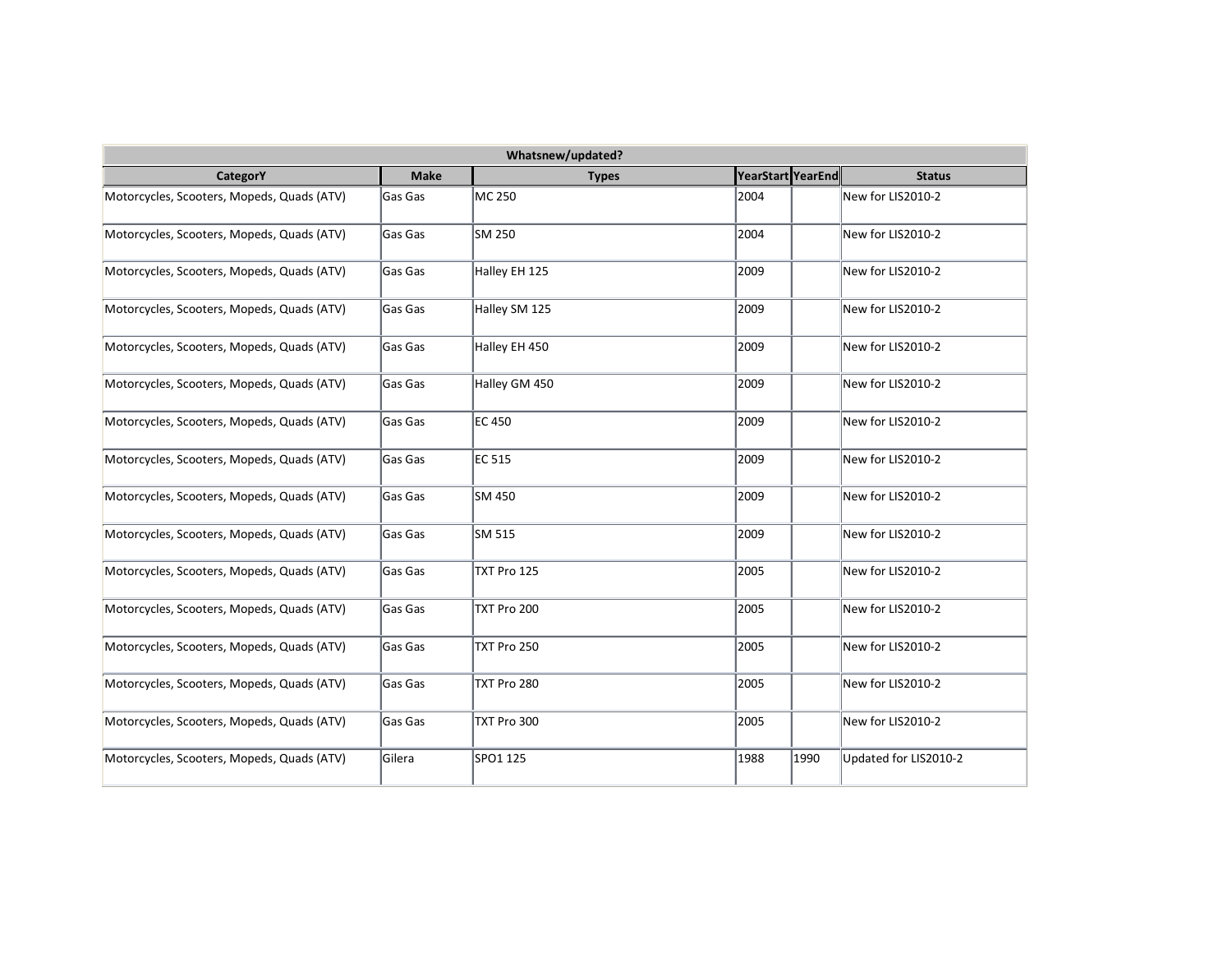| Whatsnew/updated?                          |                 |                                                  |                   |      |                       |  |  |  |
|--------------------------------------------|-----------------|--------------------------------------------------|-------------------|------|-----------------------|--|--|--|
| CategorY                                   | <b>Make</b>     | <b>Types</b>                                     | YearStart YearEnd |      | <b>Status</b>         |  |  |  |
| Motorcycles, Scooters, Mopeds, Quads (ATV) | Gilera          | SC 125                                           |                   |      | New for LIS2010-2     |  |  |  |
| Motorcycles, Scooters, Mopeds, Quads (ATV) |                 | Harley-Davidson XL 883 Sportster 883             | 2006              |      | Updated for LIS2010-2 |  |  |  |
| Motorcycles, Scooters, Mopeds, Quads (ATV) |                 | Harley-Davidson XL 883L Sportster 883 Low        | 2006              |      | Updated for LIS2010-2 |  |  |  |
| Motorcycles, Scooters, Mopeds, Quads (ATV) |                 | Harley-Davidson XL 883C Sportster 883 Custom     | 2006              |      | Updated for LIS2010-2 |  |  |  |
| Motorcycles, Scooters, Mopeds, Quads (ATV) |                 | Harley-Davidson XL 883R Sportster 883R           | 2006              |      | Updated for LIS2010-2 |  |  |  |
| Motorcycles, Scooters, Mopeds, Quads (ATV) |                 | Harley-Davidson XL 1200C Sportster 1200 Custom   | 2006              |      | Updated for LIS2010-2 |  |  |  |
| Motorcycles, Scooters, Mopeds, Quads (ATV) |                 | Harley-Davidson XL 1200R Sportster 1200 Roadster | 2006              |      | Updated for LIS2010-2 |  |  |  |
| Motorcycles, Scooters, Mopeds, Quads (ATV) |                 | Harley-Davidson XL 1200L Sportster 1200 Low      | 2006              |      | Updated for LIS2010-2 |  |  |  |
| Motorcycles, Scooters, Mopeds, Quads (ATV) | <b>Herkules</b> | <b>ATK 125 R</b>                                 | 2004              |      | New for LIS2010-2     |  |  |  |
| Motorcycles, Scooters, Mopeds, Quads (ATV) | Honda           | <b>CBF 125</b>                                   | 2008              |      | New for LIS2010-2     |  |  |  |
| Motorcycles, Scooters, Mopeds, Quads (ATV) | Honda           | <b>CBR 125 R</b>                                 | 2004              | 2006 | Updated for LIS2010-2 |  |  |  |
| Motorcycles, Scooters, Mopeds, Quads (ATV) | Honda           | TRX 250 TM Fourtrax                              |                   |      | New for LIS2010-2     |  |  |  |
| Motorcycles, Scooters, Mopeds, Quads (ATV) | Honda           | VTX 1300/S                                       | 2002              | 2006 | Updated for LIS2010-2 |  |  |  |
| Motorcycles, Scooters, Mopeds, Quads (ATV) | Honda           | <b>CRF 230 F</b>                                 | 2007              |      | New for LIS2010-2     |  |  |  |
| Motorcycles, Scooters, Mopeds, Quads (ATV) | Honda           | <b>CBR 125 R</b>                                 | 2007              |      | New for LIS2010-2     |  |  |  |
| Motorcycles, Scooters, Mopeds, Quads (ATV) | Honda           | <b>CBF 250</b>                                   | 2003              | 2005 | Updated for LIS2010-2 |  |  |  |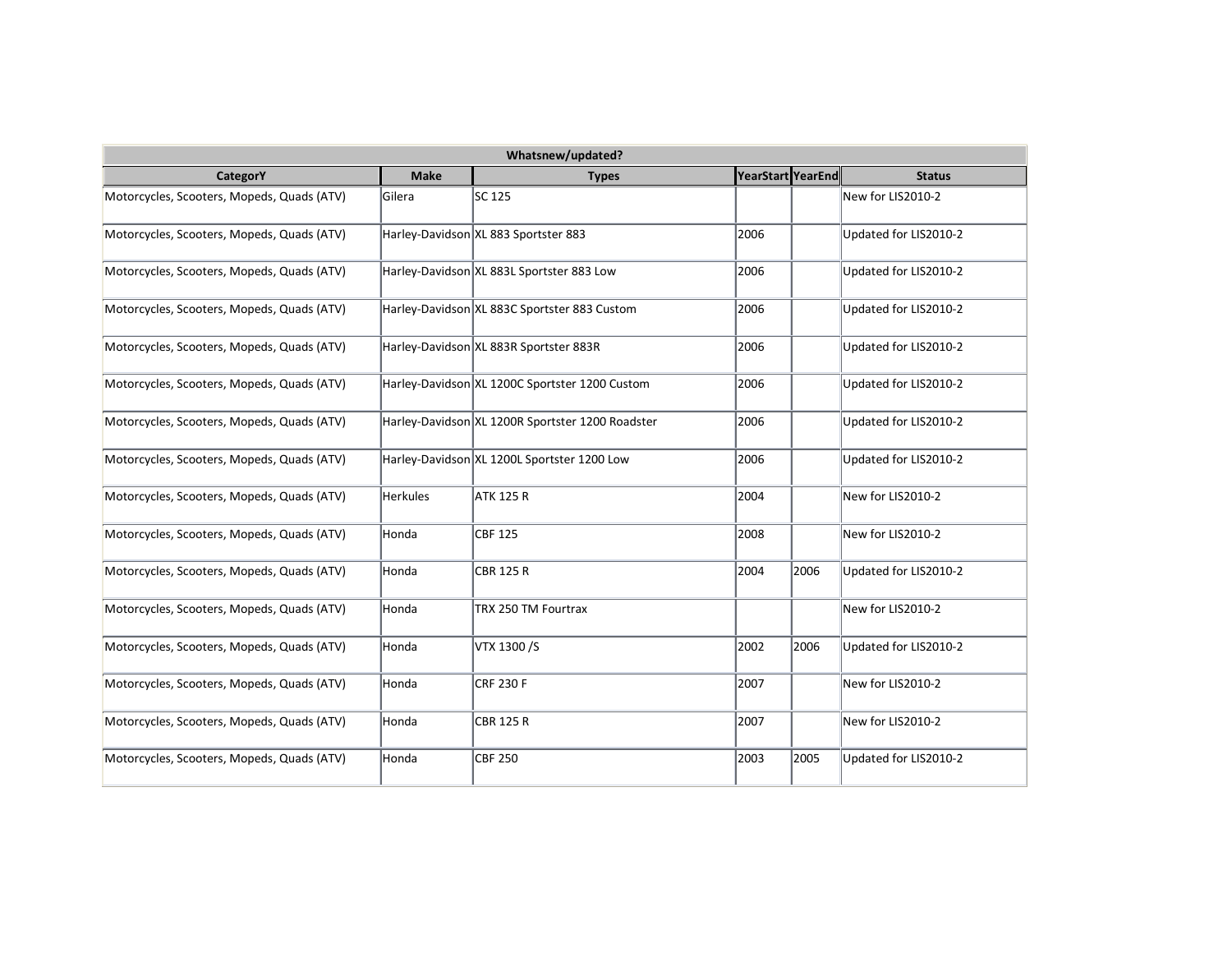| Whatsnew/updated?                          |             |                     |                   |      |                                 |  |  |
|--------------------------------------------|-------------|---------------------|-------------------|------|---------------------------------|--|--|
| <b>CategorY</b>                            | <b>Make</b> | <b>Types</b>        | YearStart YearEnd |      | <b>Status</b>                   |  |  |
| Motorcycles, Scooters, Mopeds, Quads (ATV) | Honda       | <b>VTX 1300 S</b>   | 2007              |      | New for LIS2010-2               |  |  |
| Motorcycles, Scooters, Mopeds, Quads (ATV) | Honda       | <b>VTX 1800 C</b>   | 2001              | 2006 | Updated for LIS2010-2           |  |  |
| Motorcycles, Scooters, Mopeds, Quads (ATV) | Honda       | <b>CBF 250</b>      | 2005              |      | New for LIS2010-2               |  |  |
| Motorcycles, Scooters, Mopeds, Quads (ATV) | Honda       | FES 125/A S-Wing    | 2007              |      | Incomplete - missing Components |  |  |
| Motorcycles, Scooters, Mopeds, Quads (ATV) | Honda       | FES 150/A S-Wing    | 2007              |      | Incomplete - missing Components |  |  |
| Motorcycles, Scooters, Mopeds, Quads (ATV) | Honda       | TRX 500 FE Fourtrax | 2007              |      | New for LIS2010-2               |  |  |
| Motorcycles, Scooters, Mopeds, Quads (ATV) | Honda       | CBF 500 /A          | 2003              | 2008 | Updated for LIS2010-2           |  |  |
| Motorcycles, Scooters, Mopeds, Quads (ATV) | Honda       | <b>CB 500</b>       | 2001              | 2003 | Updated for LIS2010-2           |  |  |
| Motorcycles, Scooters, Mopeds, Quads (ATV) | Honda       | VT 750 C Shadow     | 2003              | 2006 | Updated for LIS2010-2           |  |  |
| Motorcycles, Scooters, Mopeds, Quads (ATV) | Honda       | FES 250 Foresight   | 1998              | 2000 | Updated for LIS2010-2           |  |  |
| Motorcycles, Scooters, Mopeds, Quads (ATV) | Honda       | CBF 600 S/SA/N/NA   | 2003              | 2006 | Updated for LIS2010-2           |  |  |
| Motorcycles, Scooters, Mopeds, Quads (ATV) | Honda       | CBF 600 S/SA/N/NA   | 2007              |      | New for LIS2010-2               |  |  |
| Motorcycles, Scooters, Mopeds, Quads (ATV) | Honda       | CB 600 F Hornet     | 2005              | 2007 | Updated for LIS2010-2           |  |  |
| Motorcycles, Scooters, Mopeds, Quads (ATV) | Honda       | VT 750 C Shadow     | 2007              |      | New for LIS2010-2               |  |  |
| Motorcycles, Scooters, Mopeds, Quads (ATV) | Honda       | CB 600 F/FA Hornet  | 2008              |      | New for LIS2010-2               |  |  |
| Motorcycles, Scooters, Mopeds, Quads (ATV) | Honda       | <b>CBF 1000</b>     | 2006              |      | Updated for LIS2010-2           |  |  |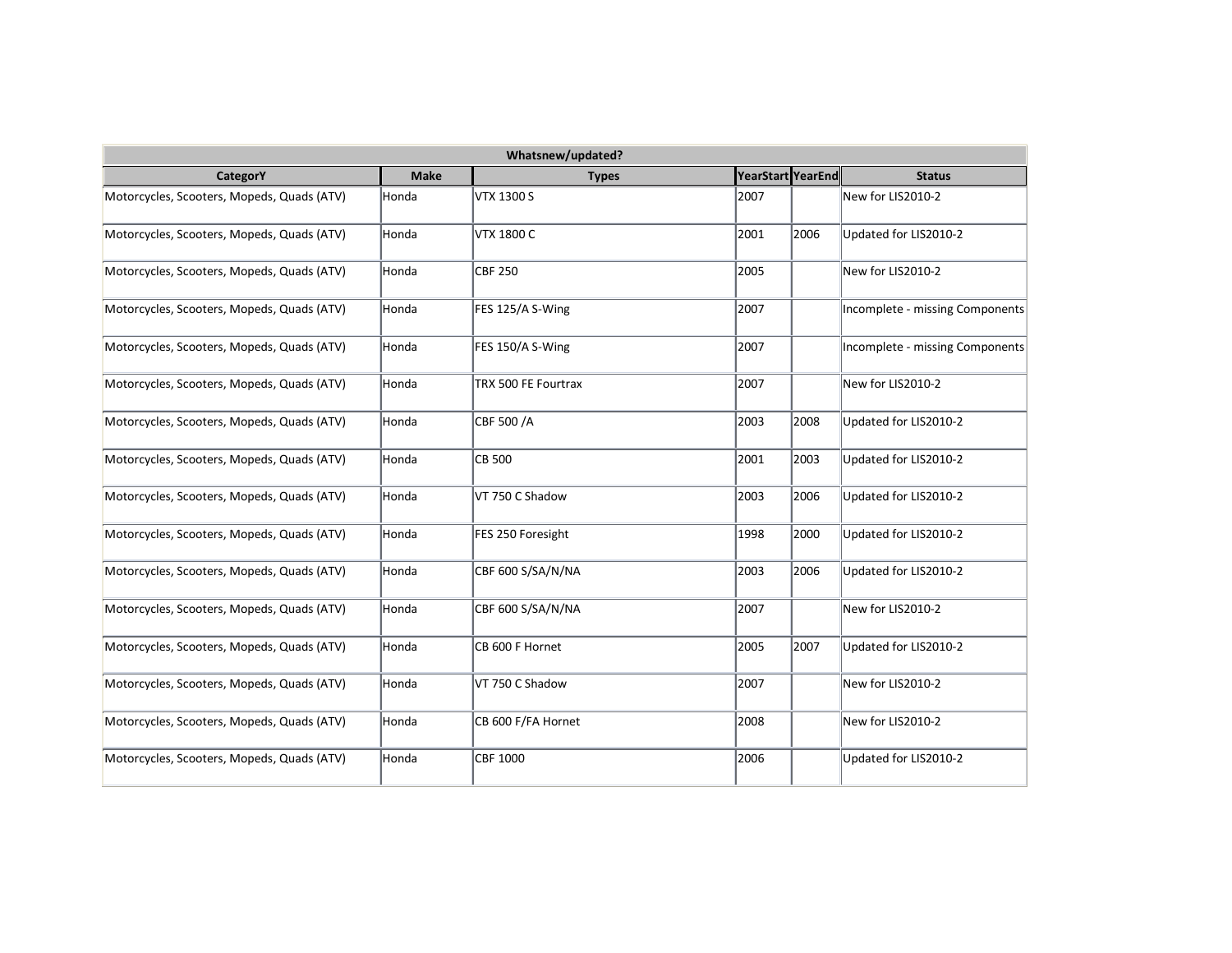| Whatsnew/updated?                          |             |                             |                   |      |                       |  |  |  |
|--------------------------------------------|-------------|-----------------------------|-------------------|------|-----------------------|--|--|--|
| <b>CategorY</b>                            | <b>Make</b> | <b>Types</b>                | YearStart YearEnd |      | <b>Status</b>         |  |  |  |
| Motorcycles, Scooters, Mopeds, Quads (ATV) | Honda       | VT 750 C2 Shadow Spirit     | 2007              |      | New for LIS2010-2     |  |  |  |
| Motorcycles, Scooters, Mopeds, Quads (ATV) | Honda       | XL 650 V Transalp           | 2000              | 2004 | Updated for LIS2010-2 |  |  |  |
| Motorcycles, Scooters, Mopeds, Quads (ATV) | Honda       | XL 700 V Transalp           | 2007              |      | New for LIS2010-2     |  |  |  |
| Motorcycles, Scooters, Mopeds, Quads (ATV) | Honda       | CB 900 F Hornet             | 2002              | 2006 | Updated for LIS2010-2 |  |  |  |
| Motorcycles, Scooters, Mopeds, Quads (ATV) | Honda       | CB 1000 R                   | 2008              |      | New for LIS2010-2     |  |  |  |
| Motorcycles, Scooters, Mopeds, Quads (ATV) | Honda       | <b>CBR 600 RR</b>           | 2007              |      | Updated for LIS2010-2 |  |  |  |
| Motorcycles, Scooters, Mopeds, Quads (ATV) | Honda       | NSS 250 Jazz                | 2000              | 2004 | Updated for LIS2010-2 |  |  |  |
| Motorcycles, Scooters, Mopeds, Quads (ATV) | Honda       | XL 1000 V / VA Varadero     | 2007              |      | New for LIS2010-2     |  |  |  |
| Motorcycles, Scooters, Mopeds, Quads (ATV) | Honda       | XR 50 R                     | 2002              | 2003 | Updated for LIS2010-2 |  |  |  |
| Motorcycles, Scooters, Mopeds, Quads (ATV) | Honda       | XR 125 L                    | 2003              | 2006 | Updated for LIS2010-2 |  |  |  |
| Motorcycles, Scooters, Mopeds, Quads (ATV) | Honda       | SCV 100 Lead                | 2002              | 2008 | Updated for LIS2010-2 |  |  |  |
| Motorcycles, Scooters, Mopeds, Quads (ATV) | Honda       | SES 125 Dylan               | 2002              | 2006 | Updated for LIS2010-2 |  |  |  |
| Motorcycles, Scooters, Mopeds, Quads (ATV) | Honda       | SES 150 Dylan               | 2002              | 2006 | Updated for LIS2010-2 |  |  |  |
| Motorcycles, Scooters, Mopeds, Quads (ATV) | Honda       | CBR 1000 RR Fireblade       | 2004              | 2007 | Updated for LIS2010-2 |  |  |  |
| Motorcycles, Scooters, Mopeds, Quads (ATV) | Honda       | CBR 1000 RR Fireblade       | 2007              |      | New for LIS2010-2     |  |  |  |
| Motorcycles, Scooters, Mopeds, Quads (ATV) | Honda       | CBR 1100 XX Super Blackbird | 1997              | 2004 | Updated for LIS2010-2 |  |  |  |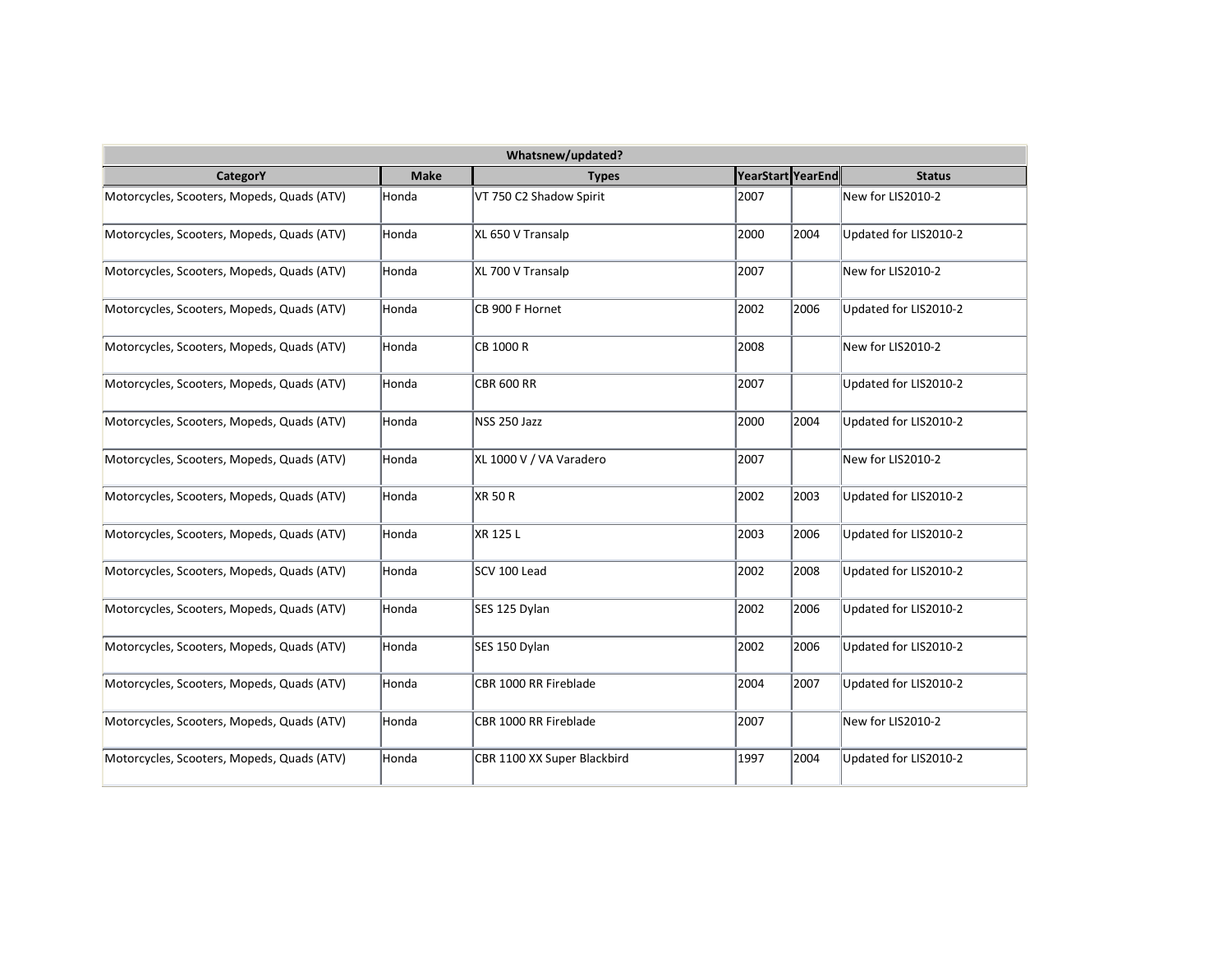|                                            |             | Whatsnew/updated?           |                   |      |                                 |
|--------------------------------------------|-------------|-----------------------------|-------------------|------|---------------------------------|
| <b>CategorY</b>                            | <b>Make</b> | <b>Types</b>                | YearStart YearEnd |      | <b>Status</b>                   |
| Motorcycles, Scooters, Mopeds, Quads (ATV) | Honda       | CBR 1100 XX Super Blackbird | 2005              |      | New for LIS2010-2               |
| Motorcycles, Scooters, Mopeds, Quads (ATV) | Honda       | SH 150i                     | 2005              |      | Updated for LIS2010-2           |
| Motorcycles, Scooters, Mopeds, Quads (ATV) | Honda       | GL 1800 Gold Wing           | 2006              |      | Updated for LIS2010-2           |
| Motorcycles, Scooters, Mopeds, Quads (ATV) | Honda       | ST 1300 / A Pan-European    | 2002              | 2006 | Updated for LIS2010-2           |
| Motorcycles, Scooters, Mopeds, Quads (ATV) | Honda       | VFR 800 A/ABS               | 2002              | 2006 | Updated for LIS2010-2           |
| Motorcycles, Scooters, Mopeds, Quads (ATV) | Honda       | Cota 4RT                    | 2005              |      | New for LIS2010-2               |
| Motorcycles, Scooters, Mopeds, Quads (ATV) | Honda       | DN-01                       | 2008              |      | New for LIS2010-2               |
| Motorcycles, Scooters, Mopeds, Quads (ATV) | Honda       | SW T-400                    | 2009              |      | Incomplete - missing Components |
| Motorcycles, Scooters, Mopeds, Quads (ATV) | Honda       | FJS 400 Silver Wing         | 2006              |      | Incomplete - missing Components |
| Motorcycles, Scooters, Mopeds, Quads (ATV) | Honda       | SH 300i                     | 2007              |      | Incomplete - missing Components |
| Motorcycles, Scooters, Mopeds, Quads (ATV) | Honda       | NSS 250 S/A Forza-X         | 2008              |      | Incomplete - missing Components |
| Motorcycles, Scooters, Mopeds, Quads (ATV) | Honda       | PS 125i                     | 2006              |      | Incomplete - missing Components |
| Motorcycles, Scooters, Mopeds, Quads (ATV) | Honda       | PS 150i                     | 2006              |      | Incomplete - missing Components |
| Motorcycles, Scooters, Mopeds, Quads (ATV) | Honda       | <b>PES 125i</b>             | 2006              |      | Incomplete - missing Components |
| Motorcycles, Scooters, Mopeds, Quads (ATV) | Honda       | <b>PES 150i</b>             | 2006              |      | Incomplete - missing Components |
| Motorcycles, Scooters, Mopeds, Quads (ATV) | Honda       | Lead 110                    | 2008              |      | Incomplete - missing Components |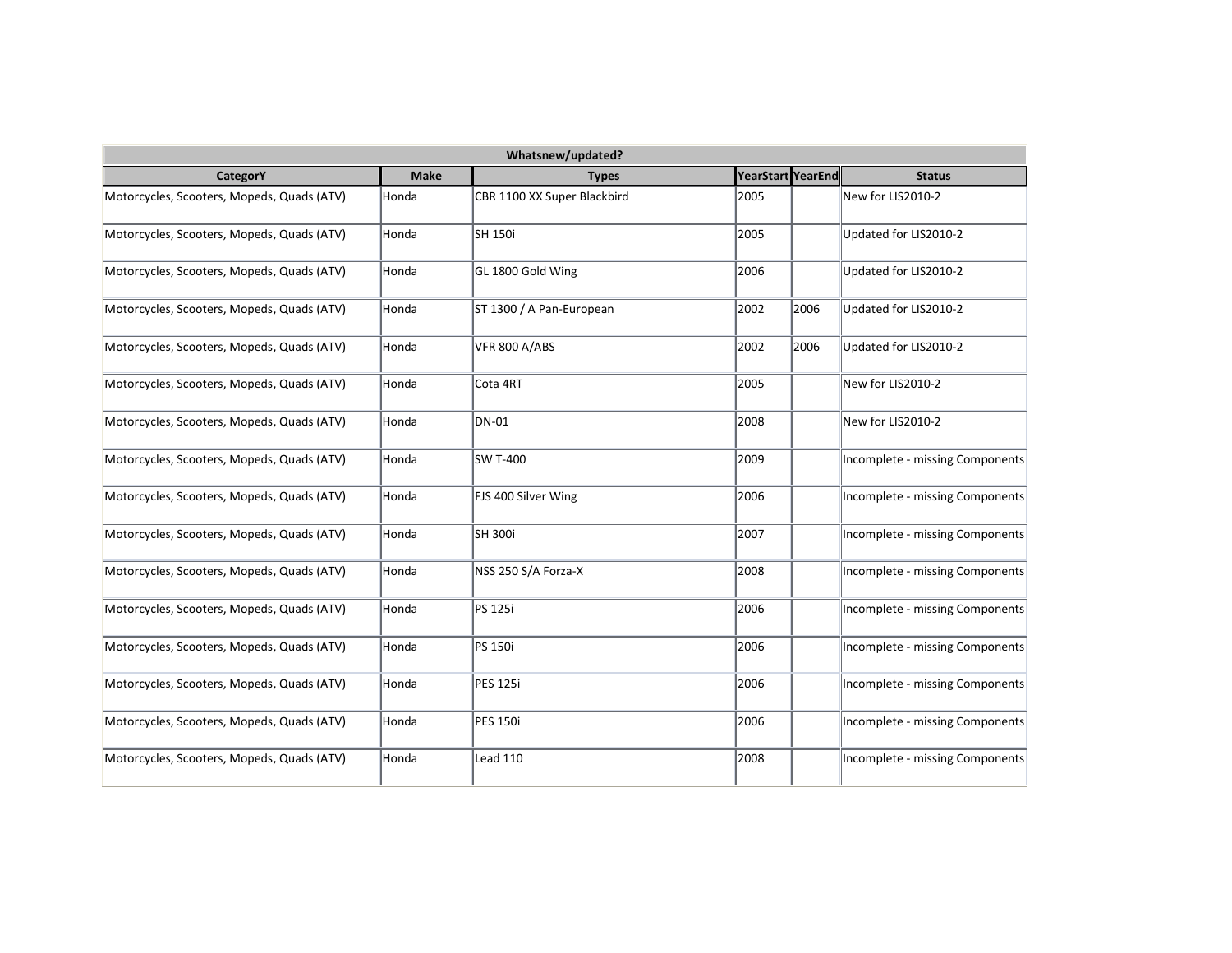| Whatsnew/updated?                          |             |                          |                   |      |                                 |  |  |  |
|--------------------------------------------|-------------|--------------------------|-------------------|------|---------------------------------|--|--|--|
| <b>CategorY</b>                            | <b>Make</b> | <b>Types</b>             | YearStart YearEnd |      | <b>Status</b>                   |  |  |  |
| Motorcycles, Scooters, Mopeds, Quads (ATV) | Honda       | ANF 125 Innova           | 2006              |      | New for LIS2010-2               |  |  |  |
| Motorcycles, Scooters, Mopeds, Quads (ATV) | Honda       | NVS 50 Today Clean 4 You | 2006              |      | Incomplete - missing Components |  |  |  |
| Motorcycles, Scooters, Mopeds, Quads (ATV) | Honda       | ST 1300 / A Pan-European | 2002              | 2006 | Updated for LIS2010-2           |  |  |  |
| Motorcycles, Scooters, Mopeds, Quads (ATV) | Honda       | ST 1300 ABS Pan-European | 2007              |      | New for LIS2010-2               |  |  |  |
| Motorcycles, Scooters, Mopeds, Quads (ATV) | Honda       | VFR 800 A/ABS            | 2007              |      | New for LIS2010-2               |  |  |  |
| Motorcycles, Scooters, Mopeds, Quads (ATV) | Husaberg    | FE 570                   | 2009              |      | New for LIS2010-2               |  |  |  |
| Motorcycles, Scooters, Mopeds, Quads (ATV) | Hyosung     | Comet 125                |                   |      | New for LIS2010-2               |  |  |  |
| Motorcycles, Scooters, Mopeds, Quads (ATV) | Hyosung     | <b>Wow 50</b>            | 2002              | 2007 | Updated for LIS2010-2           |  |  |  |
| Motorcycles, Scooters, Mopeds, Quads (ATV) | Hyosung     | <b>Wow 50</b>            | 2007              |      | Updated for LIS2010-2           |  |  |  |
| Motorcycles, Scooters, Mopeds, Quads (ATV) | Hyosung     | Comet 250                |                   |      | New for LIS2010-2               |  |  |  |
| Motorcycles, Scooters, Mopeds, Quads (ATV) | Hyosung     | Comet 650                | 2005              |      | New for LIS2010-2               |  |  |  |
| Motorcycles, Scooters, Mopeds, Quads (ATV) | Hyosung     | Comet 650 R              | 2005              |      | New for LIS2010-2               |  |  |  |
| Motorcycles, Scooters, Mopeds, Quads (ATV) | Hyosung     | Sense                    | 2005              | 2007 | Updated for LIS2010-2           |  |  |  |
| Motorcycles, Scooters, Mopeds, Quads (ATV) | Hyosung     | Sense                    | 2007              |      | Updated for LIS2010-2           |  |  |  |
| Motorcycles, Scooters, Mopeds, Quads (ATV) | Hyosung     | Comet 650 S              | 2005              |      | New for LIS2010-2               |  |  |  |
| Motorcycles, Scooters, Mopeds, Quads (ATV) | Hyosung     | Rally                    | 2006              |      | Updated for LIS2010-2           |  |  |  |